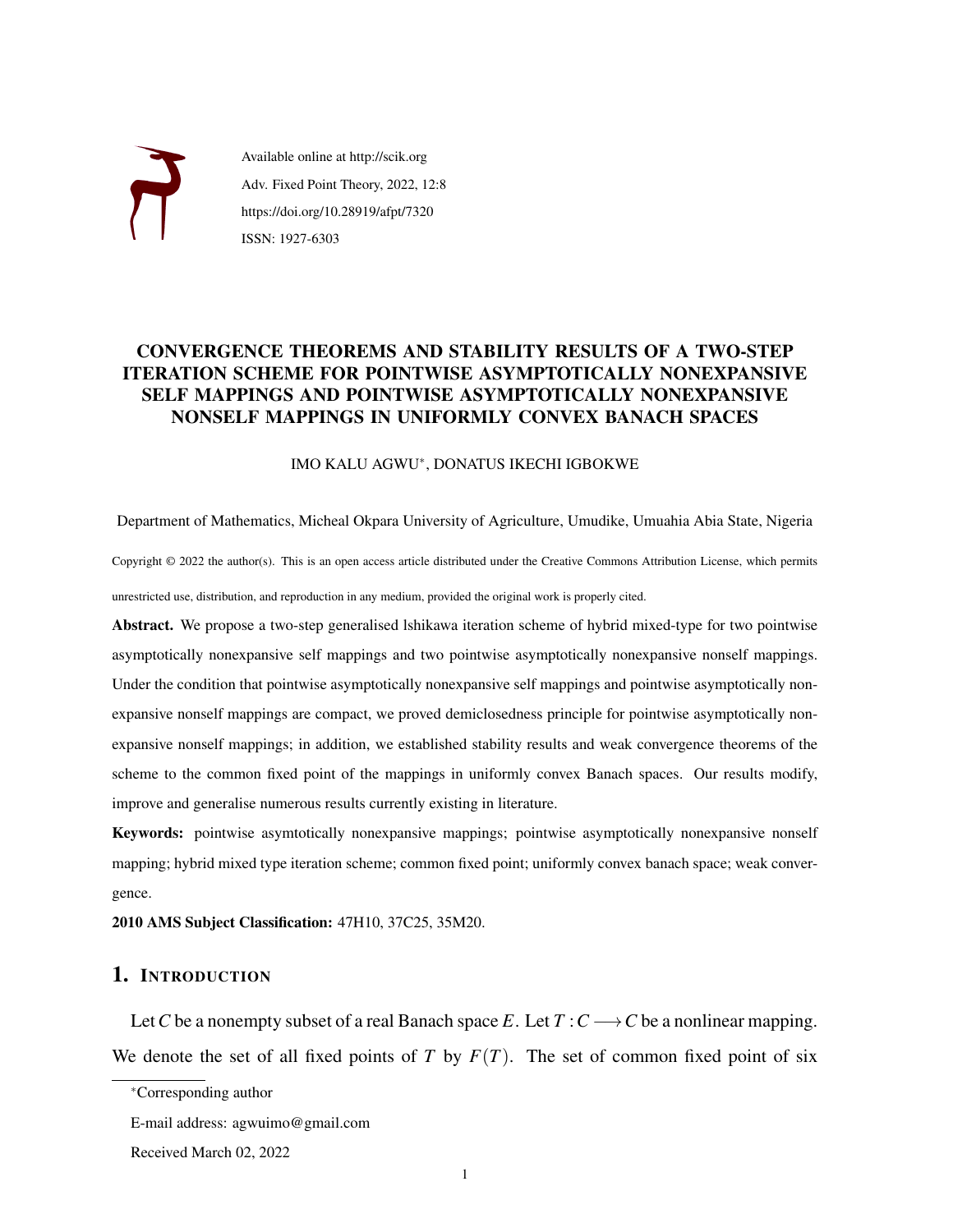mappings  $S_1$ ,  $S_2$ ,  $T_1$  *and*  $T_2$  will be denoted by  $\mathcal{F} = F(S_1) \cap F(S_2) \cap F(T_1) \cap F(T_2)$ . Throughout this paper, the symbol  $\mathbb N$  will denote the set of natural numbers.

**Definition 1.1.** A mapping  $T : C \longrightarrow C$  is said to be asymptotically nonexpansive if there exists *a sequence*  $\{k_n\}$  ∈  $[0, ∞)$  *with*  $\lim_{n\to ∞} k_n = 1$  *such that, for all x,y* ∈ *C*,

(1.1) 
$$
||T^{n}(x) - T^{n}(y)|| \leq k_{n} ||x - y||, \forall n \in \mathbb{N}.
$$

**Definition 1.2.** *A mapping*  $T: C \longrightarrow C$  *is said to be pointwise asymptotically nonexpansive* [24] *if*

(1.2) 
$$
||T^{n}(x) - T^{n}(y)|| \leq k_{n}(x)||x - y||, \forall x, y \in C, \forall n \in \mathbb{N},
$$

*where*  $\{k_n(x)\}\$ is a sequence in  $[0, \infty)$  and  $k_n \to 1$  pointwise on C. If  $k_n(x) \leq 1$  and lim<sub>*n*→∞</sub> $k_n(x) = k \in [0,1)$  *in* (1.2), *then T is called pointwise asymptotically contraction.* 

ln 2008, the class of pointwise asymptotically nonexpansive mapping was introduced by Kirk and Xu [25]. They proved that if *C* is a bounded uniformly convex Banach space and *T*is a pointwise asymptotically nonexpansive mapping of *C*, then *T* has a fixed point. Since then, many results on pointwise asymptotically nonexpansive mappings and stability of iterative schemes have been obtained in literature (See [22], [23], [24], [25], etc for details).

**Remark 1.1.** *lf*  $\{k_n\}$  *in* (1.2) *is independent of x, then the mapping T is called asymptotically nonexpansive (see [22] for details). Thus, it is clear that the class of asymptotically nonexpansive mapping is a subclass of the class of pointwise asymptotically nonexpansive mapping.*

The example below shows a practical application of pointwise asymptotically nonexpansive mappings:

Example 1.1(See [22]). Let *C* be a nonempty closed subset of the complex set *R*. Let *f* be a continously differentiable self-mapping of C. Let  $x_{n+1} = f(x_n)$  and  $y_{n+1} = f(y_n)$  be two systems with initial point  $x_0$  and  $y_0$  respectively. If the initial error  $|x_0 - y_0|$  is significantly small, then *f* is pointwise asymptotically nonexpansive mapping. It was remarked in [22] that if the function *f* is not constant, then *f* is not asymptotically nonexpansive mapping (See [22] for details).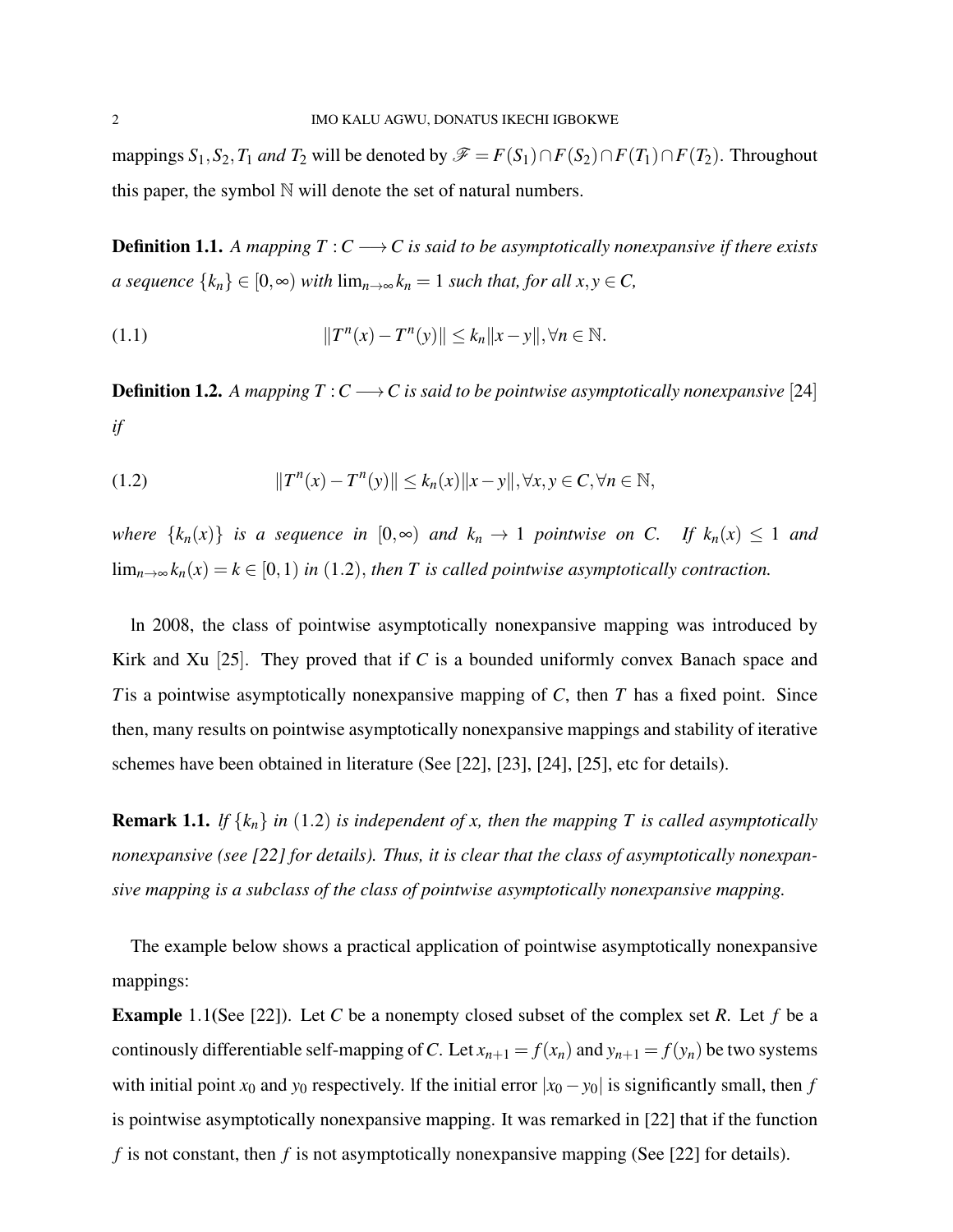Definition 1.3. *A subset C of a Banach space E is said to be a retract of E if there exists a continous mapping*  $P: E \longrightarrow C$  (*called retraction*) *such that*  $P(x) = x$  *for all*  $x \in K$ . If, *in addition P is nonexpansive, then P is said to be nonexpansive retraction of E.*

If  $P: E \longrightarrow C$  is a retraction, then  $P^2 = P$ . A retract of a Hausdorff space must be a closed subset. Every closed convex subset of a uniformly convex Banach space is a retract.

Definition 1.4. *Let C be a nonempty, closed and convex subset of a Banach space E. A nonself mapping*  $T: C \rightarrow E$  *is said to be pointwise asymptotically nonexpansive mapping in the sense of Kirk and Xu* [25] *if*

$$
(1.3) \t\t ||T(PT)^{n-1}(x) - T(PT)^{n-1}(y)|| \le k_n(x) ||x - y||, \forall x, y \in C, \forall n \in \mathbb{N},
$$

*where*  $\{k_n(x)\}\$ *is a sequence in*  $[0, \infty)$  *and*  $k_n \to 1$  *pointwise on C.* 

From definitions (1.2) and (1.3), we see that if the retraction map  $P: E \longrightarrow C$  is an identity, then  $(1.3)$  reduces to  $(1.2)$ . Hence, the class of pointwise asymptotically nonexpansive nonself mappings includes the class of pointwise asymptotically nonexpansive mapping as a special case; that is, each pointwise asymptotically nonexpansive self mapping is pointwise asymptotically nonexpansive nonself mapping but the reverse is not true. Now, we consider the case of  $m_n(x) = \max_{n \ge 1} \{k_n(x), 1\}$ . Denote  $\Gamma(C)$  as the class of pointwise asymptotically nonexpansive nonself mapping and pointwise asymptotically nonexpansive self mapping *T*,*S* respectively satisfying  $\lim_{n\to\infty} m_n(x) = 1$ . Define  $Q_n(x) = m_n(x) - 1$ . It is easy to see that  $\lim_{n\to\infty} Q_n(x) = 0$ .

**Definition 1.5.** Let  $\Gamma_r(C)$  be a class of all  $T, S \in \Gamma(C)$  such that  $\sum_{n=1}^{\infty} Q_n(x) < \infty, \forall x \in C$ . Then,  $\lim_{n\to\infty}m_n(x)=1.$ 

Chidume et al. [3] studied the following iterative scheme in 2004:

(1.4) 
$$
x_1 = x \in C
$$

$$
x_{n+1} = P(\alpha_n T (PT)^{n-1} x_n + (1 - \alpha_n) x_n), n \ge 1
$$

where  $\alpha_n$  is a sequence in  $(0,1)$  and C is a nonempty closed convex subset of of a real uniformly convex Banach space *E*, *P* is a nonexpansive retraction of *E* onto *C*, and proved some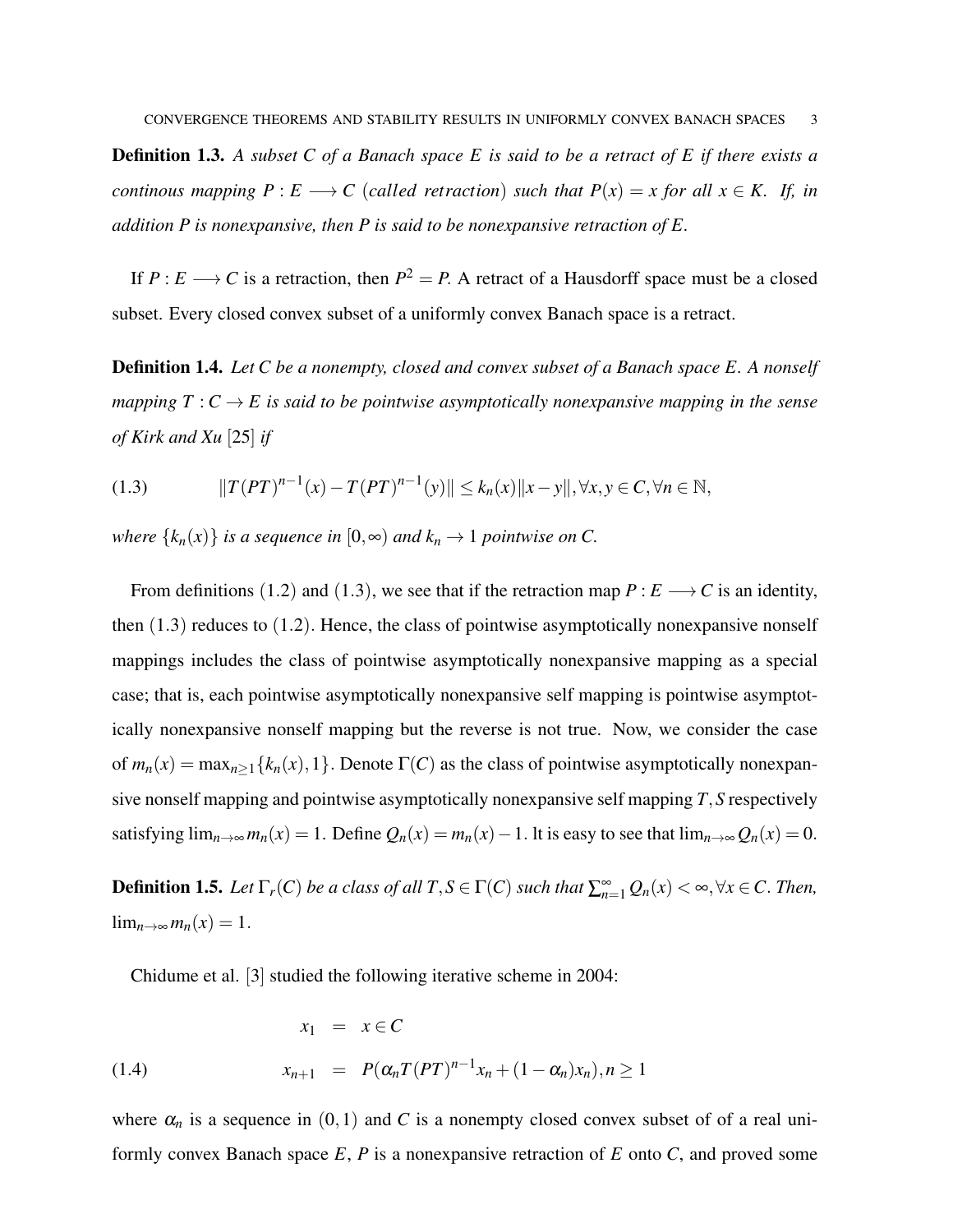strong and weak convergence theorems for asymptotically nonexpansive nonself mappings in the intermediate sense in the framework of uniformly convex Banach spaces.

ln 2017, Feng, Jiang and Su [22] introduced the following generalised lshikawa iteration process:

(1.5)  
\n
$$
x_1 \in C,
$$
\n
$$
x_{n+1} = \alpha_n x_n + (1 - \alpha_n) T^n y_n,
$$
\n
$$
y_n = \beta_n x_n + (1 - \beta_n) T^n x_n, n \ge 1
$$

where  $T: C \longrightarrow C$  is a pointwise asymptotically nonexpansive mapping and  $\{\alpha_n\}, \{\beta_n\}$  are real sequences in (0,1), and proved some weak convergence theorems and stability results for pointwise asymptotically nonexpansive mappings in the setting of a uniformly convex Banach space.

#### Hybrid Mixed-Type Iteration Scheme

Let *E* be a real uniformly convex Banach space, *C* a nonempty, closed and convex subset of *E* and  $P: E \longrightarrow C$  a nonexpansive retraction of *E* onto *C*. Let  $S_1, S_2: C \longrightarrow C$  be two pointwise asymptotically nonexpansive self mappings and  $T_1, T_2 : C \longrightarrow E$  be two pointwise asymptotically nonexpansive nonself mappings. then, the hybrid iteration scheme for the above mentioned mappings is as follows:

(1.6)  
\n
$$
x_1 = x \in C,
$$
\n
$$
x_{n+1} = P((1 - \alpha_n)S_1^n x_n + \alpha_n T_1 (PT_1)^{n-1} y_n),
$$
\n
$$
y_n = P((1 - \beta_n)S_2^n x_n + \beta_n T_2 (PT_2)^{n-1} x_n),
$$

where  $\{\alpha_n\}$  and  $\{\gamma_n\}$  are real sequences in  $(0,1)$ .

The aim of this paper is to study this new hybrid mixed-type iteration scheme (1.6), prove stability results for the scheme and establish some convergence theorems for mixed-type mappings in the setting of uniformly convex Banach spaces.

## 2. PRELIMINARY

For the sake of convenience, we restate the following concepts and results: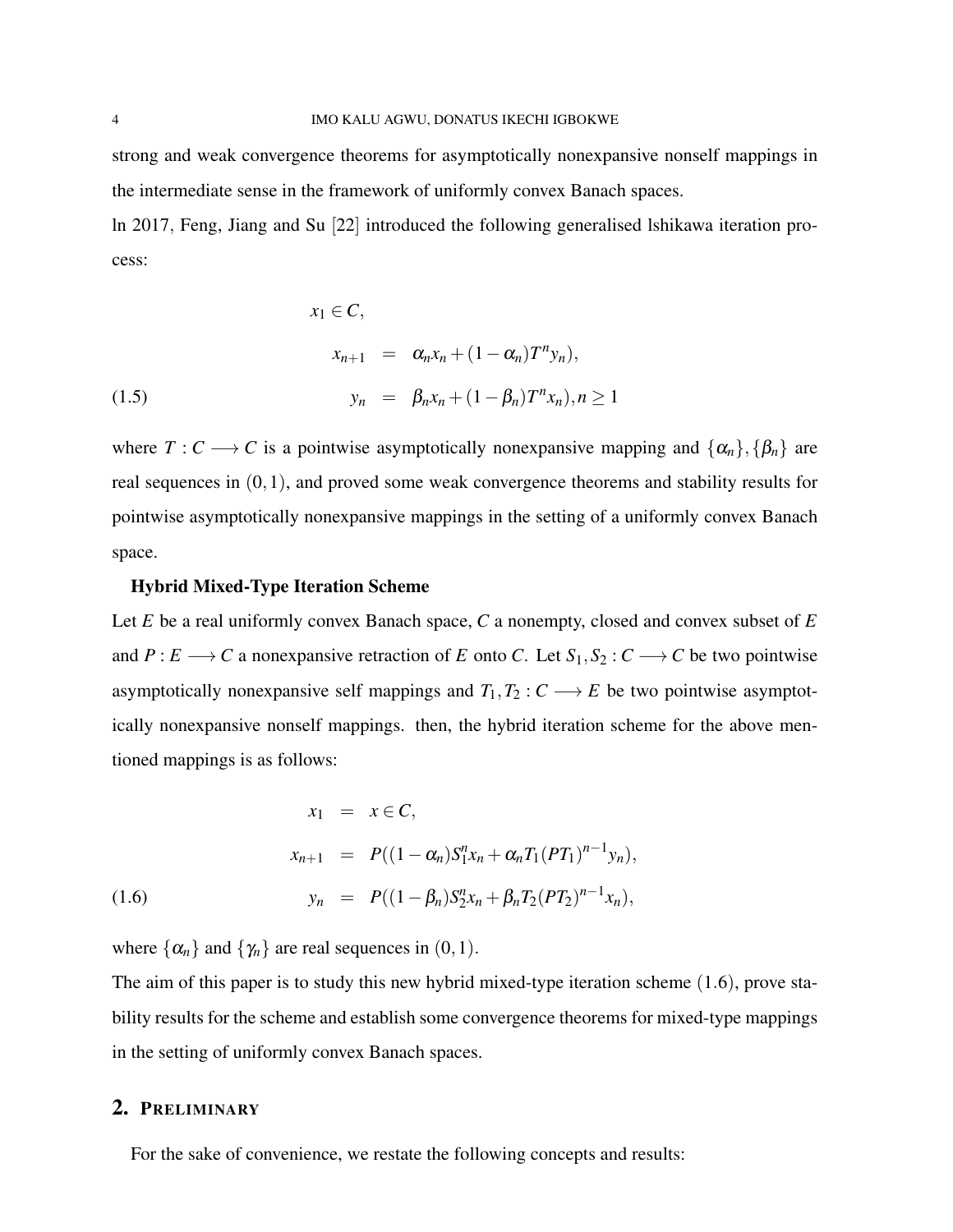Let *E* be a Banach space with its dimension greater than or equal to 2. The modulus of convexity of *E* is a function  $\delta_E(\varepsilon) : (0,2] \longrightarrow (0,2]$  defined by

$$
\delta_E(\varepsilon) = \inf\{1 - ||\frac{1}{2}(x+y)|| : ||x|| = 1, ||y|| = 1, \varepsilon = ||x-y||\}.
$$

A Banach space *E* is uniformly convex if and if  $\delta_E(\varepsilon) > 0$ , for all  $\varepsilon \in (0,2]$ . We recall the following:

**Definition 2.1.** *The space E has Opial condition* [10] *if for any sequence*  $\{x_n\}$  *in E,*  $x_n$  *converges to x weakly,it follows that*  $\limsup_{n\to\infty} ||x_n - x|| < \limsup_{n\to\infty} ||x_n - y||$  *for all y* ∈ *E with x* ≠ *y*.

Examples of Banach spaces satisfying Opial conditions are Hilbert spaces and all spaces  $l^p(1 < p < \infty)$ . On the other hand,  $L^p[0, \pi]$  with  $1 < p \neq 2$  fails to satify Opial condition.

**Definition 2.2.** *: A mapping*  $T: K \longrightarrow K$  *is said to be demiclosed at* 0 *if for any sequence*  $\{x_n\}$ *in K, the condition that*  $x_n$  *converges weakly to*  $x \in K$  *and*  $Tx_n$  *<i>converges strongly to 0 implies*  $Tx = 0$ .

**Definition 2.3.** A sequence  $\{t_n\} \subset (0,1)$  is called bounded away from 0 if there exists  $0 < a < 1$ *such that*  $t_n > a$  *for every*  $n \in N$ . Similarlu, a sequence  $\{t_n\} \subset (0,1)$  *is called bounded away from* 1 *if there exists*  $0 < b < 1$  *such that*  $t_n < b$  *for every*  $n \in N$ *.* 

Next, we state the following useful lemmas which will help us to prove our main results.

**Lemma 2.1.** (*see*[16]): Let  $\{\alpha_n\}_{n=1}^{\infty}$ ,  $\{\beta_n\}_{n=1}^{\infty}$  and  $\{\gamma_n\}_{n=1}^{\infty}$  be sequences of nonnegative num*bers satisfying the inequality:*

$$
\alpha_{n+1} \le (1+\beta_n)\alpha_n + \gamma_n, \forall n \ge 1.
$$

*If*  $\sum_{n=1}^{\infty} \beta_n < \infty$  and  $\sum_{n=1}^{\infty} \gamma_n < \infty$ , then

- *(1)* lim*n*→<sup>∞</sup> α*<sup>n</sup> exists*
- *(2) ln particular, if*  $\{\alpha_n\}_{n=1}^{\infty}$  *has a subsequence which converges strongly to* 0, *then*  $\lim_{n\to\infty}$  = 0.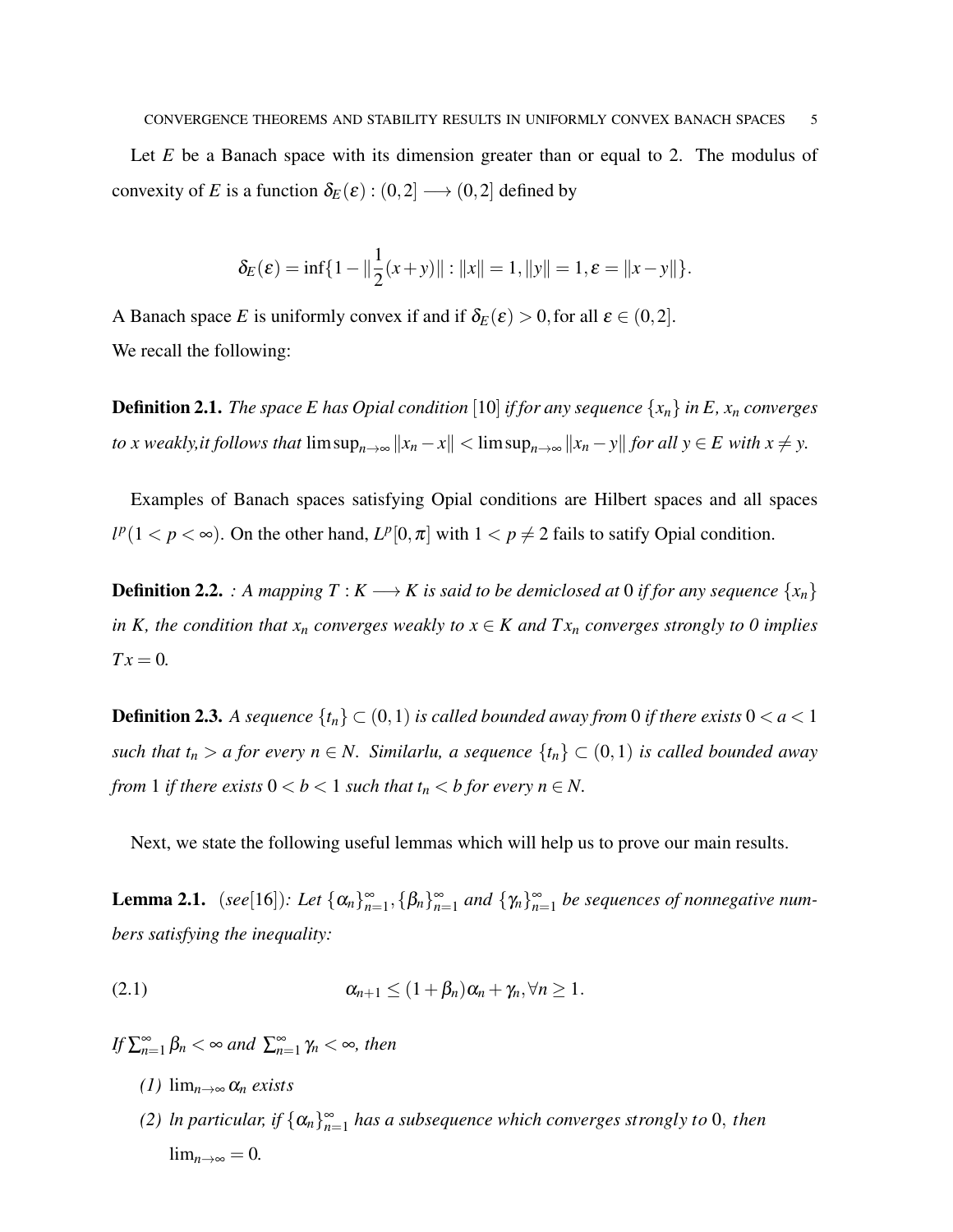**Lemma 2.2.** (*see*[14])*:* Let E be a uniformly convex Banach space and  $0 < p \le t_n \le q < 1$  for *each*  $n \geq 1$ *. Suppose that*  $\{x_n\}$  *and*  $\{y_n\}$  *are sequences in E such that* 

(2.2) 
$$
\limsup_{n\to\infty}||x_n|| \leq r, \limsup_{n\to\infty}||y_n|| \leq r \text{ and } \lim_{n\to\infty}||t_nx_n + (1-t_n)y_n|| = r,
$$

*hold for some r*  $\geq$  0*. Then*  $\lim_{n\to\infty}$   $||x_n - y_n|| = 0$ *.* 

Lemma 2.3. *(See [22]) Assume X is a uniformly convex Banch space and C is a bounded closed convex subset of X. Then every pointwise asymptotically nonexpansive mapping*  $T: C \longrightarrow C$ *has a fixed point. Moreover, the set of fixed point of T is closed and convex.*

Lemma 2.4. *(See [22]) Let C be a nonempty closed convex subset of a uniformly convex Banach space X which satisfies Opial's condition and let*  $T \subset T_r(C)$ *. Then, I* − *T* is demiclosed at zero; *that is, if*  $\{x_n\}$ *is a sequence in C such that*  $x_n \to p$  *and*  $\lim ||x_n - Tx_n|| = 0$ *, then*  $(I - T)p = 0$ 

Lemma 2.5. *(see [2]) Let E be a uniformly convex Banach space, K a nonempty bounded close convex subset of E. Then, there exists a strictly increasing continuous convex function*  $\phi : [0, \infty) \longrightarrow [0, \infty)$  *with*  $\phi(0) = 0$  *such that for any Lipschitizian mapping*  $T : K \longrightarrow E$  *with Lipschitz constant*  $L \geq 1$  *and elements*  $\{x_n\}_{j=i}^n$  *in K and any nonnegative numbers*  $\{t_j\}_{j=1}^n$  *with*  $\sum_{j=1}^{n} t_j = 1$ , the following inequality holds:

$$
||T(\sum_{j=1}^{n} t_j x_j) - \sum_{j=1}^{n} t_j Tx_j|| \le L\phi^{-1} \{ max_{1 \le j,k \le n} (\|x_j - x_k\| - L^{-1} \|Tx_j - Tx_k\| ) \}
$$

**Lemma 2.6.** *(see [21])* If the sequence  $\{x_n\}_{n=1}^{\infty}$  converges weakly to x, then there exists a *sequence of convex combination*  $y_j = \sum_{k=1}^{n(j)}$  $\underset{k=1}{n(j)}$   $\lambda_k^{(j)}$  $\lambda_k^{(j)} \times_{k+j} \lambda_k^{(j)} \geq 0$  and  $\sum_{k=1}^{n(j)}$  $\chi_{k=1}^{n(j)} \lambda^{(j)} = 1$ , such that  $||y_j - x||$  → 0. *as*  $n \to \infty$ *.* 

# Lemma 2.7. ( *Demiclosedness Principle f or Pointwise Asymptotically Nonexpansive Nonsel f Mappings* )

*Let K be a nonempty, closed, convex and bounded subset of a uniformly convex Banach space E and*  $T: K \longrightarrow E$  *be L-Lipschitz continuous and pointwise asymptotically nonexpansive mapping with nonnegative sequence*  $k_n(x)$  *such that*  $k_n(x) \to 0$  *as*  $n \to \infty$ *. Then, I* − *T is demiclosed at*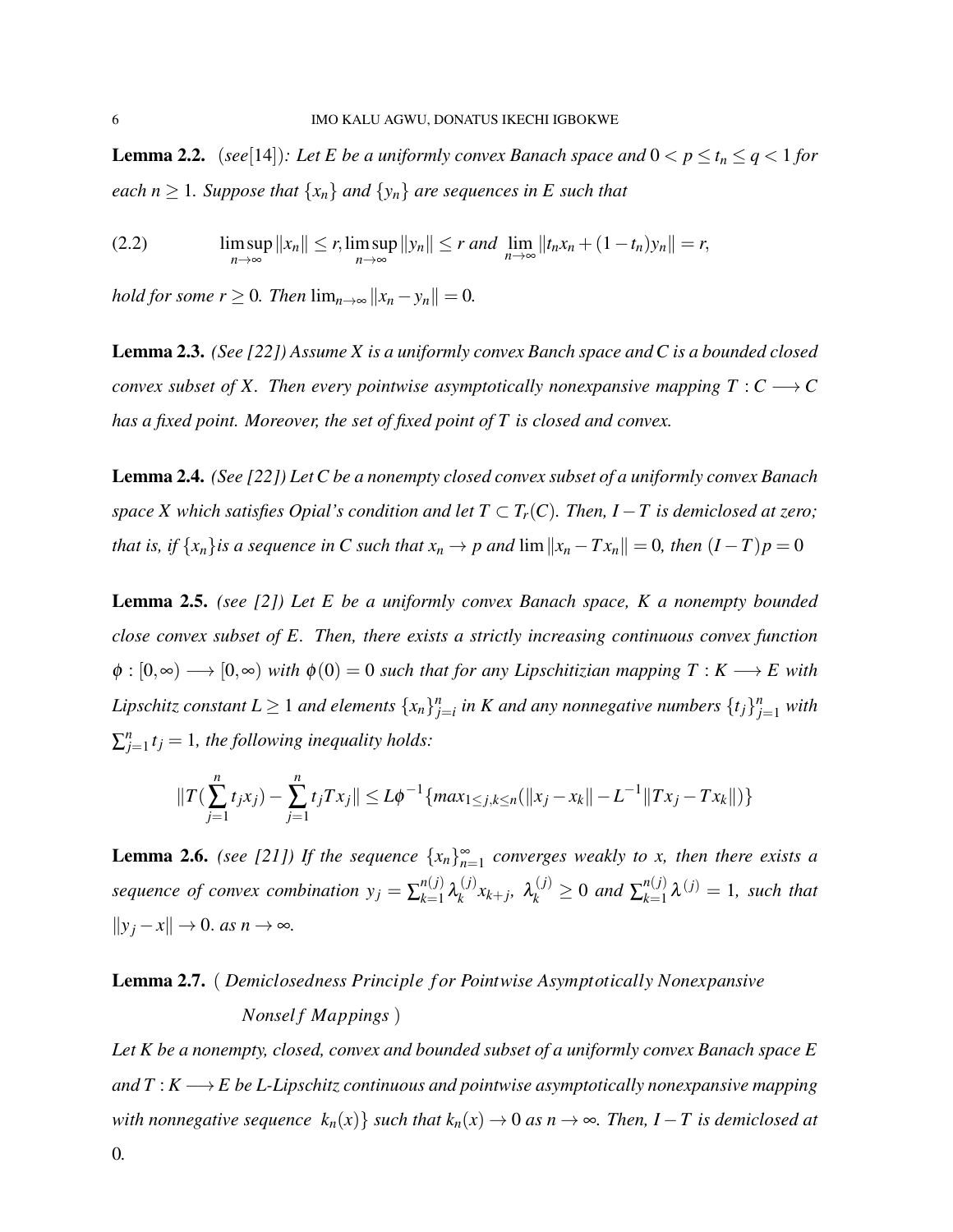*Proof.* Let  $\{x_n\}$  converge weakly to  $\omega \in K$  and  $\{x_n - Tx_n\}$  converge strongly to 0. We prove that  $(I - T)\omega = 0$ . Clearly,  $\{x_n\}$  is bounded. So, there exists  $\rho > 0$  such that  $\{x_n\} \subset C = K \cap \overline{B_\rho}(0)$ , where  $\overline{B_{\rho}}(0)$  is a closed ball in *E* with centre 0 and radius  $\rho$ . Thus, *C* is nonempty, closed, bounded and convex subset in *K*.

Claim:  $T(PT)^{n-1}\omega \to \omega$  as  $n \to \infty$ . In fact, since  $\{x_n\}$  converges weakly to  $\omega$ , by Lemma 2.6(see [21]), we have for all  $n > 1$ , there exists a convex combination

$$
(2.3) \t y_n = \sum_{i=1}^{m(n)} t_i^{(n)} x_{i+n}, \ t_i^{(n)} \ge 0 \text{ and } \sum_{i=1}^{m(n)} t_i^{(n)} = 1 \text{ such that } ||y_n - \omega|| \to 0 \text{ as } n \to \infty.
$$

Also, since  $\{x_n - Tx_n\}$  converges to 0, then for any  $\varepsilon > 0$  and a positive integer  $m \ge 1$ , there exists  $N_1 = N(\varepsilon) > 0$  such that

(2.4) 
$$
||(I-T)x_n|| < \frac{\varepsilon}{1+m}, \forall n \ge N_1.
$$

Hence,  $\forall n \ge N_1$ , using Definition 1.3 and the fact that *P* is nonexpansive, we have the following estimates:

For arbitrary but fixed  $j \ge 1$ , we have

$$
||x_n - T(PT)^{(j-1)}x_n|| \le ||(I - T)x_n|| + ||(T - T(PT))x_n||
$$
  
+ 
$$
||(T(PT) - T(PT)^2)x_n||
$$
  
+ 
$$
||(T(PT)^2 - T(PT)^3)x_n||
$$
  
+ 
$$
\cdots + ||(T(PT)^{j-2} - T(PT)^{j-1}))x_n||
$$
  

$$
\le ||(I - T)x_n|| + k_n^{(1)}(x)||(I - T)x_n|| + k_n^{(2)}(x)||(I - T)x_n||
$$
  
+ 
$$
k_n^{(3)}(x)||(I - T)x_n||
$$
  
+ 
$$
\cdots + k_n^{(j)}(x)||(I - T)x_n||
$$
  
= 
$$
||(I - T)x_n|| + \sum_{j=1}^{m-1} k_n^{(j)}||(I - T)x_n||
$$
  
(2.5) 
$$
\le (1 + \sum_{n=1}^{m-1} k_n(x))||(I - T)x_n||,
$$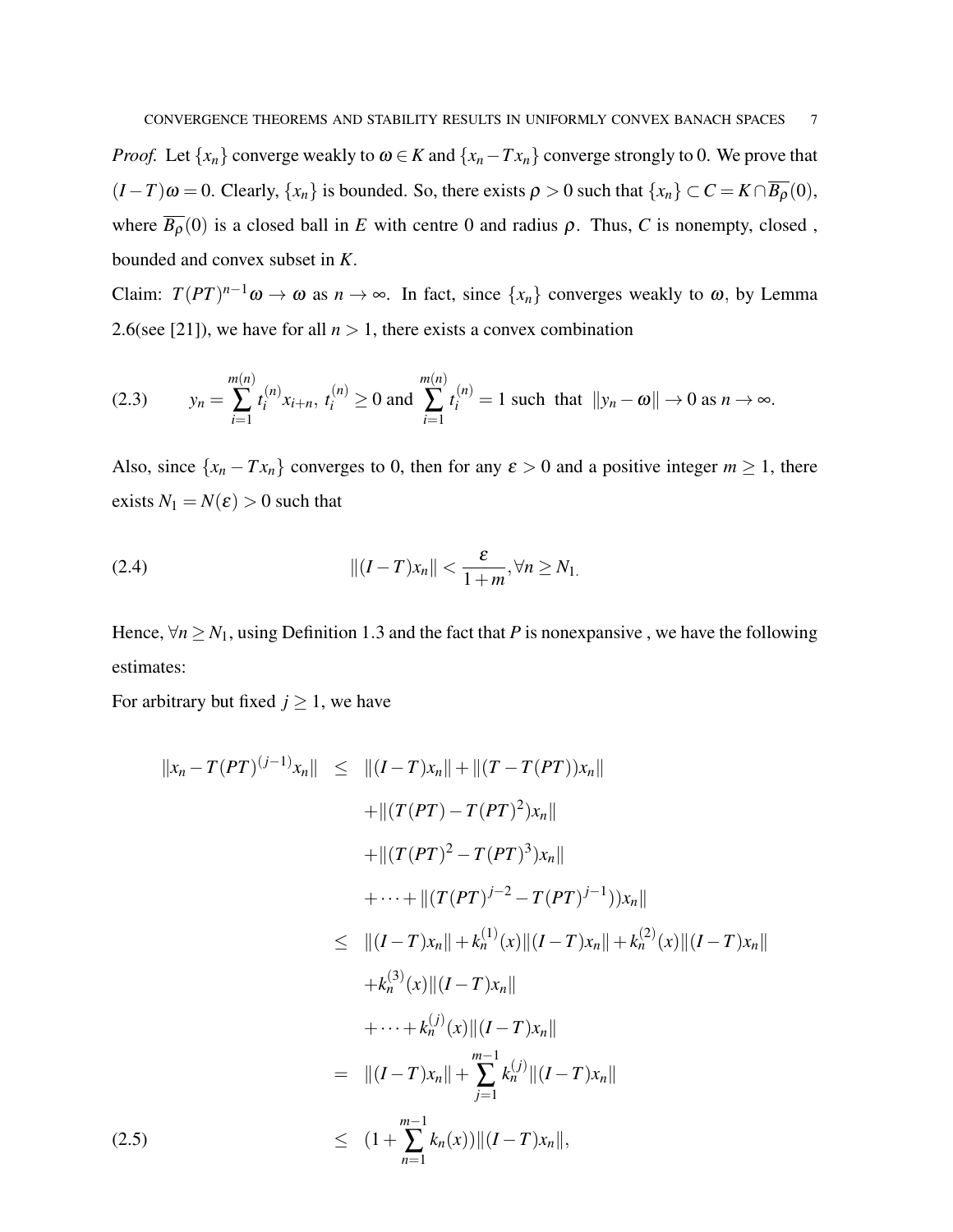where  $k_n(x) = \max_{1 \le j \le m-1} \{k_n^{(j)}(x)\}$ . From (2.4), (2.5) and the fact that  $\sum_{n=1}^{\infty} k_n(x)$   $< \infty$ , we get

(2.6) k*x<sup>n</sup>* −*T*(*PT*) *j*−1 *xn*k < ε.

Now, since  $T: C \longrightarrow E$  is *L*-Lipschitizian and pointwise asymptotically nonexpansive, so is *T* : *K* → *E*. Therefore,  $\forall j \geq 1$ ,  $T(PT)^{j-1}$  : *C* → *E* is Lipschitizian mapping with the Lipschiz constant  $\mu_j \geq 1$ .

In addition,

$$
||T(PT)^{j-1}y_n - y_n|| = ||T(PT)^{j-1}y_n - \sum_{i=1}^{m(n)} t_i^{(n)} T(PT)^{j-1} x_{i+n} + \sum_{i=1}^{m(n)} t_i^{(n)} T(PT)^{j-1} x_{i+n}
$$
  

$$
- \sum_{i=1}^{m(n)} t_i^{(n)} x_{i+n}||
$$
  

$$
\leq ||T(PT)^{j-1}y_n - \sum_{i=1}^{m(n)} t_i^{(n)} T(PT)^{j-1} x_{i+n}||
$$
  
(2.7)  

$$
+ \sum_{i=1}^{m(n)} t_i^{(n)} ||T(PT)^{j-1} x_{i+n} - x_{i+n}||.
$$

Using  $(2.6)$ , we get

(2.8) 
$$
\sum_{i=1}^{m(n)} t_i^{(n)} \|T(PT)^{j-1}x_{i+n} - x_{i+n}\| < \varepsilon, \forall n \ge N.
$$

Furthermore, by Lemma 2.7, there exists a strictly increasing continuous function  $\phi : [0, \infty) \longrightarrow$  $[0, \infty)$  with  $\phi(0) = 0$  such that for all  $n \geq N$ , we have

$$
||T(PT)^{j-1}y_n - \sum_{i=1}^{m(n)} t_i^{(n)}T(PT)^{j-1}x_{i+n}|| = ||T(PT)^{j-1}(\sum_{i=1}^{m(n)} t_i^{(n)}x_{i+n}) - \sum_{i=1}^{m(n)} t_i^{(n)}T(PT)^{j-1}x_{i+n}||
$$
  
\n
$$
\leq \mu_j \phi^{-1} \{ \max_{1 \leq j,k \leq n} (||x_{i+n} - x_{i+k}|| -\mu_j^{-1}||T(PT)^{J-1}x_{i+n} - T(PT)^{J-1}x_{k+n}||) \}
$$
  
\n
$$
= \mu_j \phi^{-1} \{ \max_{1 \leq j,k \leq n} (||x_{i+n} - T(PT)^{J-1}x_{i+n} + T(PT)^{J-1}x_{i+n} - T(PT)^{J-1}x_{k+n} + T(PT)^{J-1}x_{k+n} - x_{i+k}|| -\mu_j^{-1}||T(PT)^{J-1}x_{i+n} - T(PT)^{J-1}x_{k+n}||) \}
$$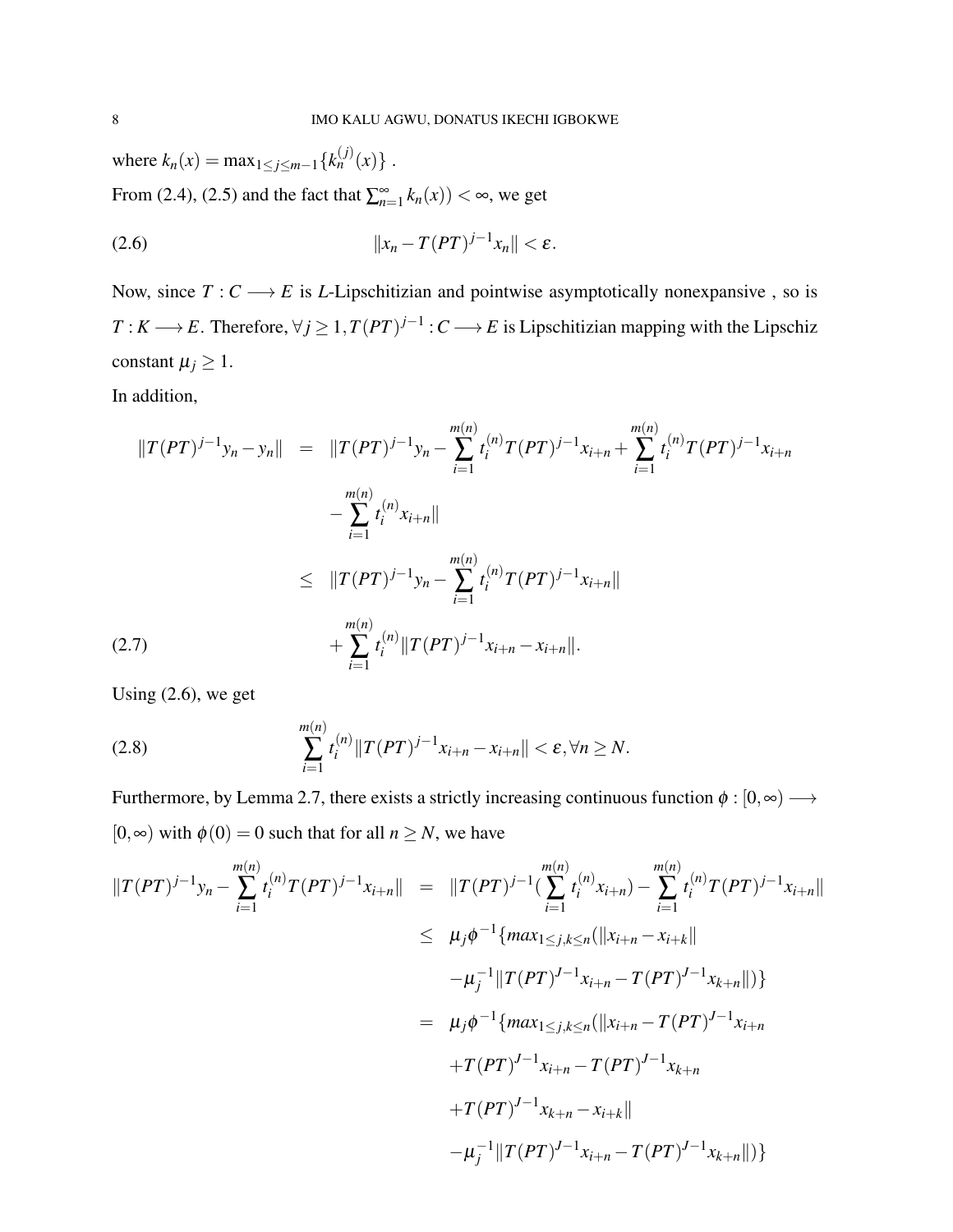$$
\leq \mu_j \phi^{-1} \{ \max_{1 \leq j,k \leq n} (\|x_{i+n} - T(PT)^{J-1} x_{i+n} \| \n+ \| T(PT)^{J-1} x_{i+n} - T(PT)^{J-1} x_{k+n} \| \n+ \| T(PT)^{J-1} x_{k+n} - x_{i+k} \| \n- \mu_j^{-1} \| T(PT)^{J-1} x_{i+n} - T(PT)^{J-1} x_{k+n} \|) \} \n\leq \mu_j \phi^{-1} \{ \max_{1 \leq j,k \leq n} (\varepsilon + \varepsilon + (1 - \mu_j^{-1}) \n\times \| T(PT)^{J-1} x_{i+n} - T(PT)^{J-1} x_{k+n} \|) \} \n\leq \mu_j \phi^{-1} \{ \max_{1 \leq j,k \leq n} (\varepsilon + \varepsilon + (1 - \mu_j^{-1}) \mu_j \n\times \| x_{i+n} - x_{k+n} \| \} \n\leq \mu_j \phi^{-1} \{ \max_{1 \leq j,k \leq n} (\varepsilon + \varepsilon + (1 - \mu_j^{-1}) \mu_j \n\times (\| x_{i+n} \| + \| x_{k+n} \| ).
$$

Thus,

(2.9) 
$$
||T(PT)^{j-1}y_n - \sum_{i=1}^{m(n)} t_i^{(n)} T(PT)^{j-1} x_{i+n}|| \leq (\varepsilon + \varepsilon + 2r(1 - \mu_j^{-1})\mu_j),
$$

since  $x_{i+n}$  and  $x_{k+n}$  are both in *C*.

Also, (2.7), (2.8) and (2.9) imply that

(2.10) 
$$
||T(PT)^{j-1}y_n - y_n|| \leq \mu_j \phi^{-1}(\varepsilon + \varepsilon + 2r(1 - \mu_j^{-1})\mu_j).
$$

Taking lim sup<sub>n→∞</sub> on both sides of (2.10), and noting that  $\varepsilon > 0$  is arbitrary, we have

(2.11) 
$$
\limsup_{n\to\infty}||T(PT)^{j-1}y_n-y_n|| \leq \mu_j\phi^{-1}(2r(1-\mu_j^{-1})\mu_j).
$$

On the other hand, for any  $j \ge 1$ , it follows from (2.3) that

$$
||T(PT)^{j-1}\omega - \omega|| \le ||T(PT)^{j-1}\omega - T(PT)^{j-1}y_n|| + ||T(PT)^{j-1}y_n - y_n|| + ||y_n - \omega||
$$
  
(2.12) 
$$
\le \mu_j ||y_n - \omega|| + ||T(PT)^{j-1}y_n - y_n|| + ||y_n - \omega||.
$$

Taking lim sup<sub>*n*→∞</sub> in the above inequality and using (2.11), we have

$$
||T(PT)^{j-1}\omega - \omega|| \leq \mu_j \phi^{-1} (2r(1-\mu_j^{-1})\mu_j).
$$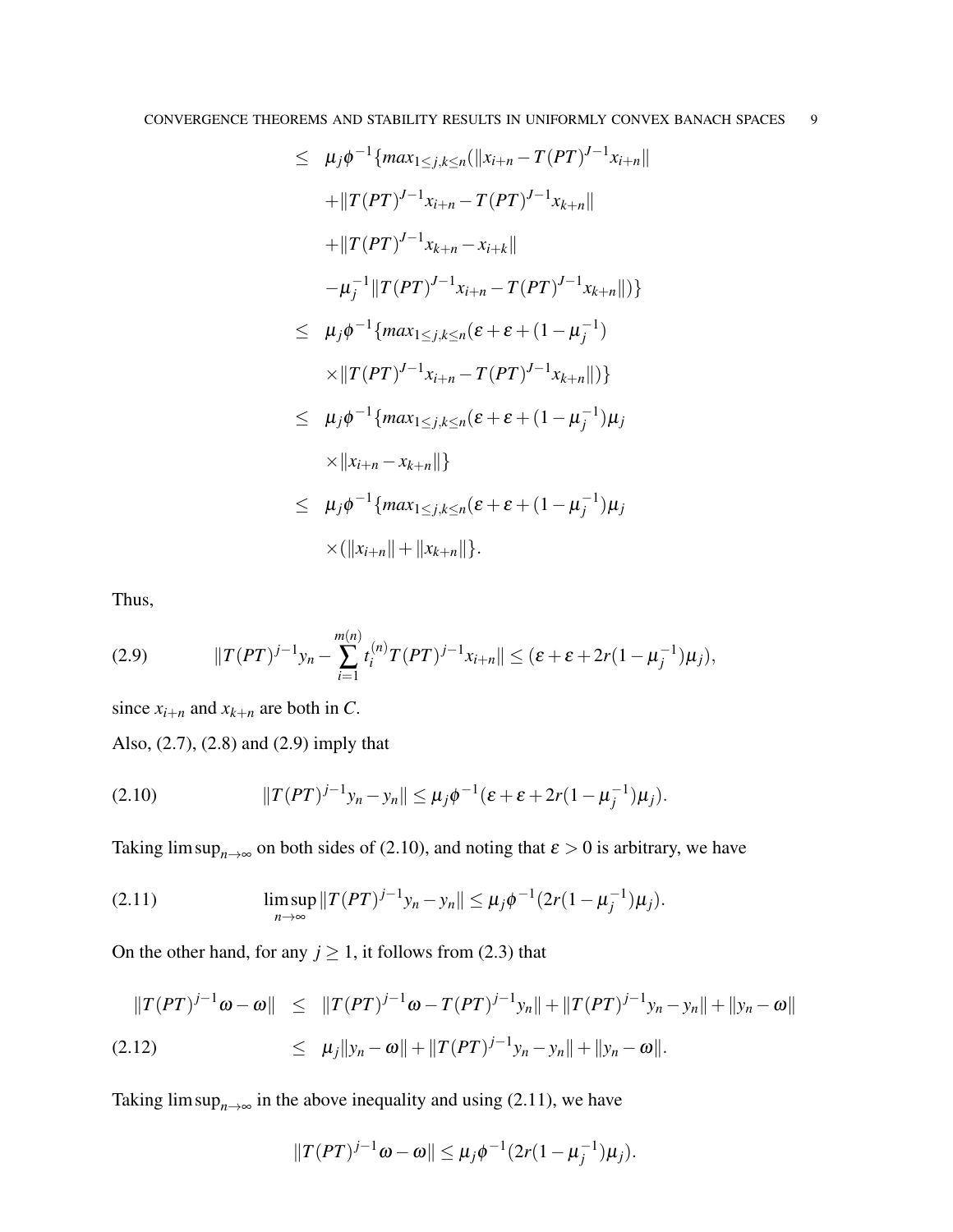Again, taking  $\limsup_{j\to\infty}$  in the above inequality, we have

$$
\limsup_{j\to\infty}||T(PT)^{j-1}\omega-\omega||\leq\phi^{-1}(0)=0,
$$

which implies that  $||T(PT)^{j-1}\omega - \omega|| \to 0$  as  $j \to \infty$ , and hence proving our claim. By continuity of *T P*, we have that

$$
\lim_{j\to\infty}TP(T(PT)^{j-1}\omega)=TP\omega=T\omega=\omega.
$$

This completes the proof.  $\Box$ 

# 3. MAIN RESULTS

Lemma 3.1. *Let E be a uniformly convex Banach space and C a nonempty closed convex subset of E. Let*  $S_1, S_2 \in \Gamma_r(C)$  *and*  $S_1, S_2 : C \longrightarrow C$  *be two pointwise asymptotically nonexpansive self mappings with sequences*  $\{k_n^{(1)}(x)\}, \{k_n^{(3)}(x)\}$  ∈  $[1, ∞)$  :  $\sum_{n\to ∞}(k_n^{(1)}(x)-1) < ∞, \sum_{n\to ∞}(k_n^{(3)}(x)-1)$ 1)  $\langle \infty, \text{ Let } T_1, T_2 \in \Gamma_r(C) \text{ and } T_1, T_2 : C \longrightarrow E \text{ be two pointwise asymptotically nonempty.}$  $p$ *ansive nonself mappings with sequences*  $\{k_n^{(2)}(x)\}, \{k_n^{(4)}(x)\} \in [1, \infty) : \sum_{n \to \infty} (k_n^{(2)}(x) - 1)$  < ∞, $\sum_{n\to\infty}$ ( $k_n^{(4)}(x) - 1$ ) < ∞*. Let*  $\{x_n\}$  *be a sequence defined by* 

(3.1)  

$$
x_{1} \in C
$$

$$
x_{n+1} = P((1 - \gamma_{n})S_{1}^{n}x_{n} + \gamma_{n}T_{1}(PT_{1})^{n-1}y_{n})
$$

$$
y_{n} = P((1 - \alpha_{n})S_{2}^{n}x_{n} + \alpha_{n}T_{2}(PT_{2})^{n-1}x_{n})
$$

*, where*  $\{ \gamma_n \}$  *and*  $\{ \alpha_n \}$  *are real sequences*  $\in [0,1)$ *. Suppose*  $\mathscr{F} = F(S_1) \cap F(S_2) \cap F(T_1) \cap F(T_2)$  $F(T_2) \neq \emptyset$ . Then,  $\lim_{n \infty} ||x_n - q||$  and  $\lim_{n \infty} d(x_n - \mathscr{F})$  both exist for all  $q \in \mathscr{F}$ .

*Proof.* For any  $q \in \mathcal{F}$ , it follows from (3.1) that

$$
\begin{array}{rcl} ||y_n - q|| & = & |P((1 - \alpha_n)S_2^n x_n + \alpha_n T_2 (PT_2)^{n-1} x_n) - P(q)|| \\ & \leq & ||(1 - \alpha_n)S_2^n x_n + \alpha_n T_2 (PT_2)^{n-1} x_n - q|| \\ & \leq & (1 - \alpha_n) ||S_2^n x_n - q|| + \alpha_n ||T_2 (PT_2)^{n-1} x_n - q|| \\ & \leq & (1 - \alpha_n) k_n^{(3)}(x) ||x_n - q|| + \alpha_n k_n^{(4)}(x) ||x_n - q|| \end{array}
$$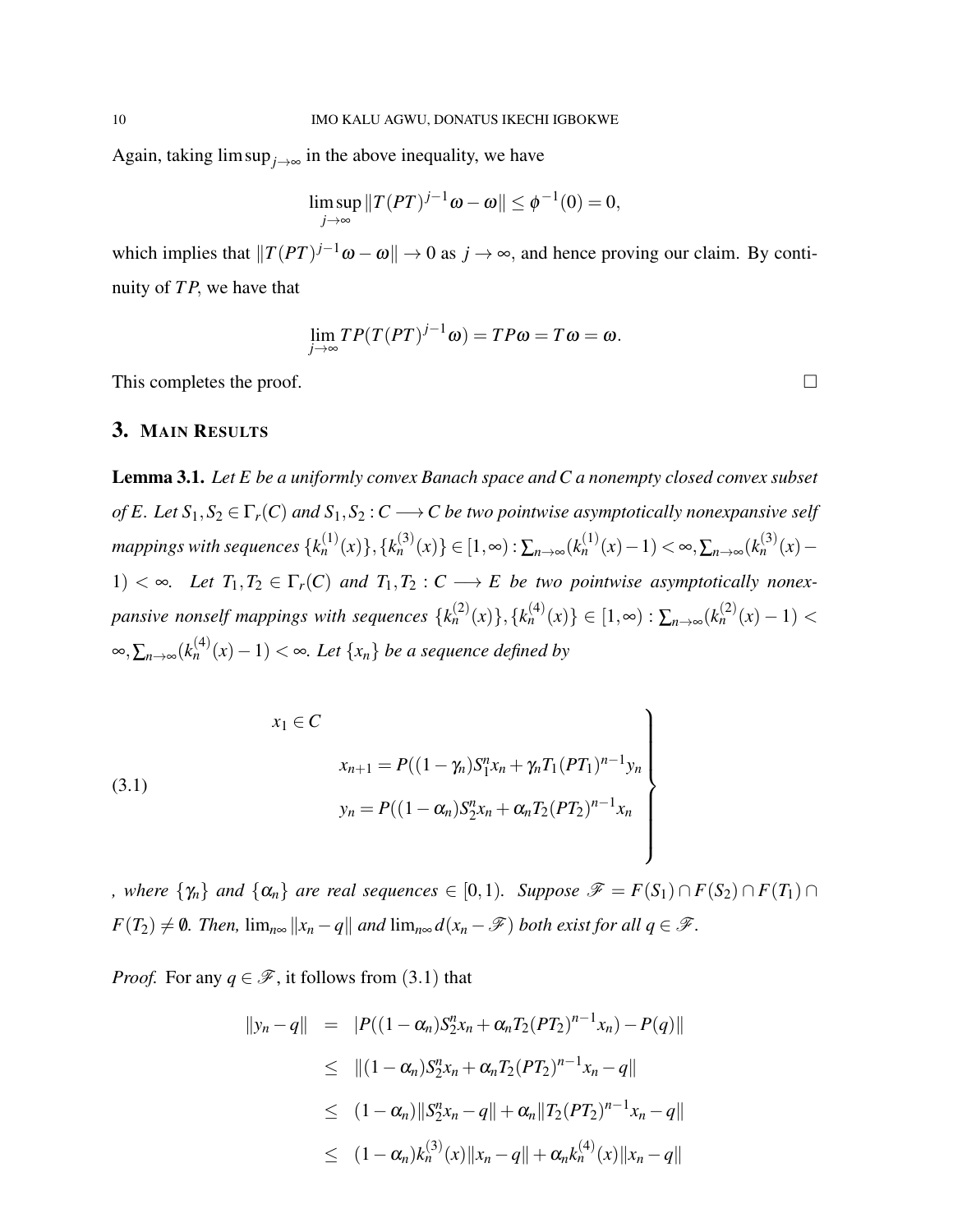(3.2) 
$$
\leq (1 - \alpha_n) m_n(x) \|x_n - q\| + \alpha_n m_n(x) \|x_n - q\|
$$

$$
= (1 + Q_n(x)) \|x_n - q\|
$$

Again, using  $(3.1)$ , we have

$$
||x_{n+1} - q|| = |P((1 - \gamma_n)S_1^n x_n + \gamma_n T_1 (PT_1)^{n-1} y_n) - P(q)||
$$
  
\n
$$
\leq ||(1 - \gamma_n)S_1^n x_n + \gamma_n T_1 (PT_1)^{n-1} y_n - q||
$$
  
\n
$$
\leq (1 - \gamma_n) ||S_1^n x_n - q|| + \gamma_n ||T_1 (PT_1)^{n-1} y_n - q||
$$
  
\n
$$
\leq (1 - \gamma_n) k_n^{(1)}(x) ||x_n - q|| + \gamma_n k_n^{(2)}(x) ||y_n - q||
$$
  
\n(3.3)  
\n
$$
\leq (1 - \gamma_n) m_n(x) ||x_n - q|| + \gamma_n m_n(x) ||y_n - q||
$$

Putting  $(3.2)$  into  $(3.3)$ , we obtain

$$
||x_{n+1} - q|| \le (1 - \gamma_n) m_n(x) ||x_n - q|| + \gamma_n (1 + Q_n(x)) ||x_n - q||
$$
  
\n
$$
\le (1 - \gamma_n) (1 + Q_n(x)) ||x_n - q|| + \gamma_n (1 + Q_n(x)) ||x_n - q||
$$
  
\n(3.4)  
\n
$$
= (1 + \delta_n(x)) ||x_n - q||,
$$

where  $\delta_n(x) = Q_n(x)$ . Since  $\sum_{n=1}^{\infty} \delta_n(x) < \infty$ , it follows from lemma 2.1 that  $\lim_{n\to\infty} ||x_n - q||$ exists.

Now, taking the infimum over all  $q \in F$  in (3.4), we get

$$
d(x_{n+1},F) \leq (1+\delta_n)d(x_n,F), \forall n \in N.
$$

Again, since  $\sum_{n=1}^{\infty} \delta_n x < \infty$ , it follows from Lemma 2.1 that  $\lim_{n\to\infty} d(x_n, F)$  exists. This completes the proof.  $\Box$ 

Lemma 3.2. *Let E be a uniformly convex Banach space and C a nonempty closed convex subset of E. Let*  $S_1, S_2 \in \Gamma_r(C)$  *and*  $S_1, S_2 : C \longrightarrow C$  *be two pointwise asymptotically nonexpansive self mapping with the sequences*  ${k_n^{(1)}(x)}$ ,  ${k_n^{(3)}(x)} \in [1, \infty)$  *such that*  $\sum_{n=1}^{\infty} (k_n^{(1)} - 1)$  <  $\int_{-\infty}^{\infty}$ ,  $\sum_{n=1}^{\infty} (k_n^{(3)} - 1) < \infty$ . Let  $T_1, T_2 \in \Gamma_r(C)$  and  $T_1, T_2 : C \longrightarrow E$  be two pointwise asymptot*ically nonexpansive nonself mappings with sequences*  $\{k_n^{(2)}(x)\}, \{k_n^{(4)}(x)\} \in [1, \infty)$  such that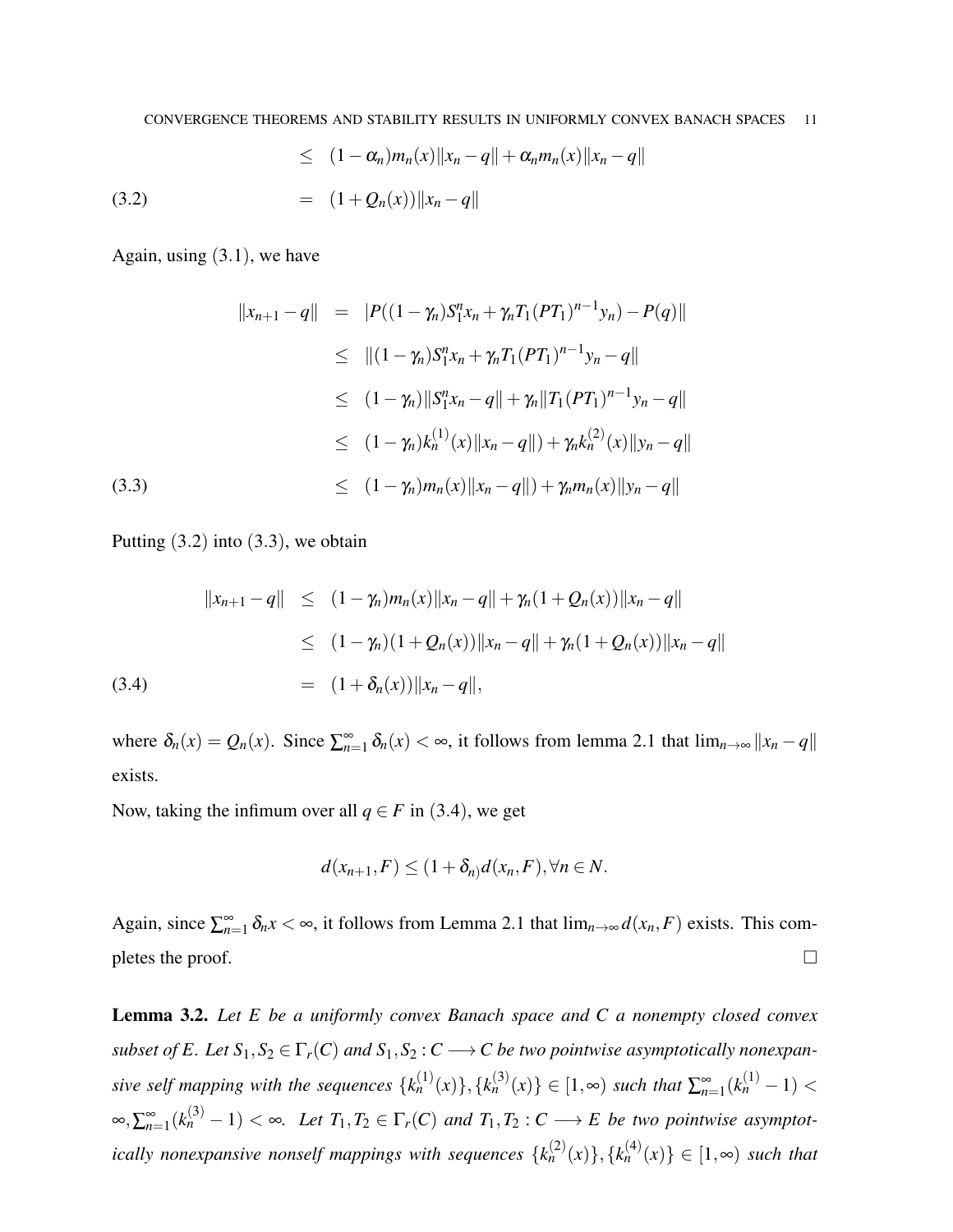$$
(k_n^{(2)} - 1) < \infty, \sum_{n=1}^{\infty} (k_n^{(4)} - 1) < \infty. \text{ Let } \{x_n\} \text{ be a sequence defined by}
$$
\n
$$
x_1 \in C
$$
\n
$$
x_{n+1} = P((1 - \gamma_n)S_1^n x_n + \gamma_n T_1 (PT_1)^{n-1} y_n)
$$
\n
$$
y_n = P((1 - \alpha_n)S_2^n x_n + \alpha_n T_2 (PT_2)^{n-1} x_n)
$$

*, where*  $\{\gamma_n\}$  *and*  $\{\alpha_n\}$  *are real sequences*  $\in [0,1)$ *. Suppose*  $\mathscr{F} = F(S_1) \cap F(S_2) \cap F(T_1) \cap$  $F(T_2) \neq 0$ *. If the following conditions hold:* 

i. 
$$
\sum_{n=1}^{\infty} Q_n(x) < \infty;
$$
  
ii.  $||x - T_1(PT_1)^{n-1}y|| \le ||S_1^n x - T_1(PT_1)^{n-1}y||, ||x - T_2(PT_2)^{n-1}y|| \le ||S_2^n x - T_2(PT_2)^{n-1}y||;$ 

*Then,*  $\lim_{n \infty} ||x_n - S_i x_n|| = 0$  *and*  $\lim_{n \infty} ||x_n - T_i x_n|| = 0$ , for  $i = 1, 2$ .

*Proof.* For any given  $q \in \mathcal{F}$ ,  $\lim_{n \infty} ||x_n - q||$  exists by Lemma 3.1. Now, assume that  $\lim_{n \infty} ||x_n - q||$  $|q| = c$ . Then, it follows from (3.3) and the fact that  $\sum_{n=1}^{\infty} Q_n(x) < \infty$  that

(3.6) 
$$
\lim ||(1 - \gamma_n)(S_1^n x_n - q) - \gamma_n T_1 (PT_1)^{n-1} y_n - q|| = c.
$$

ln addition, we have

$$
||S_1^n x_n - q|| \le k_n^{(1)}(x) ||x_n - q||
$$
  
\n
$$
\le m_n(x) ||x_n - q||
$$
  
\n
$$
= (1 + Q_n(x)) ||x_n - q||.
$$
  
\n(3.7)  
\n
$$
\Rightarrow \limsup ||S_1^n x_n - q|| \le \limsup (1 + Q_n(x)) ||x_n - q|| = c.
$$

Furthermore,

$$
||T_1(PT_1)y_n - q|| \le k_n^{(2)}(x)||y_n - q||
$$
  
\n
$$
\le m_n(x)||y_n - q||
$$
  
\n
$$
\le (1 + Q_n(x))||y_n - q||.
$$

(3.8)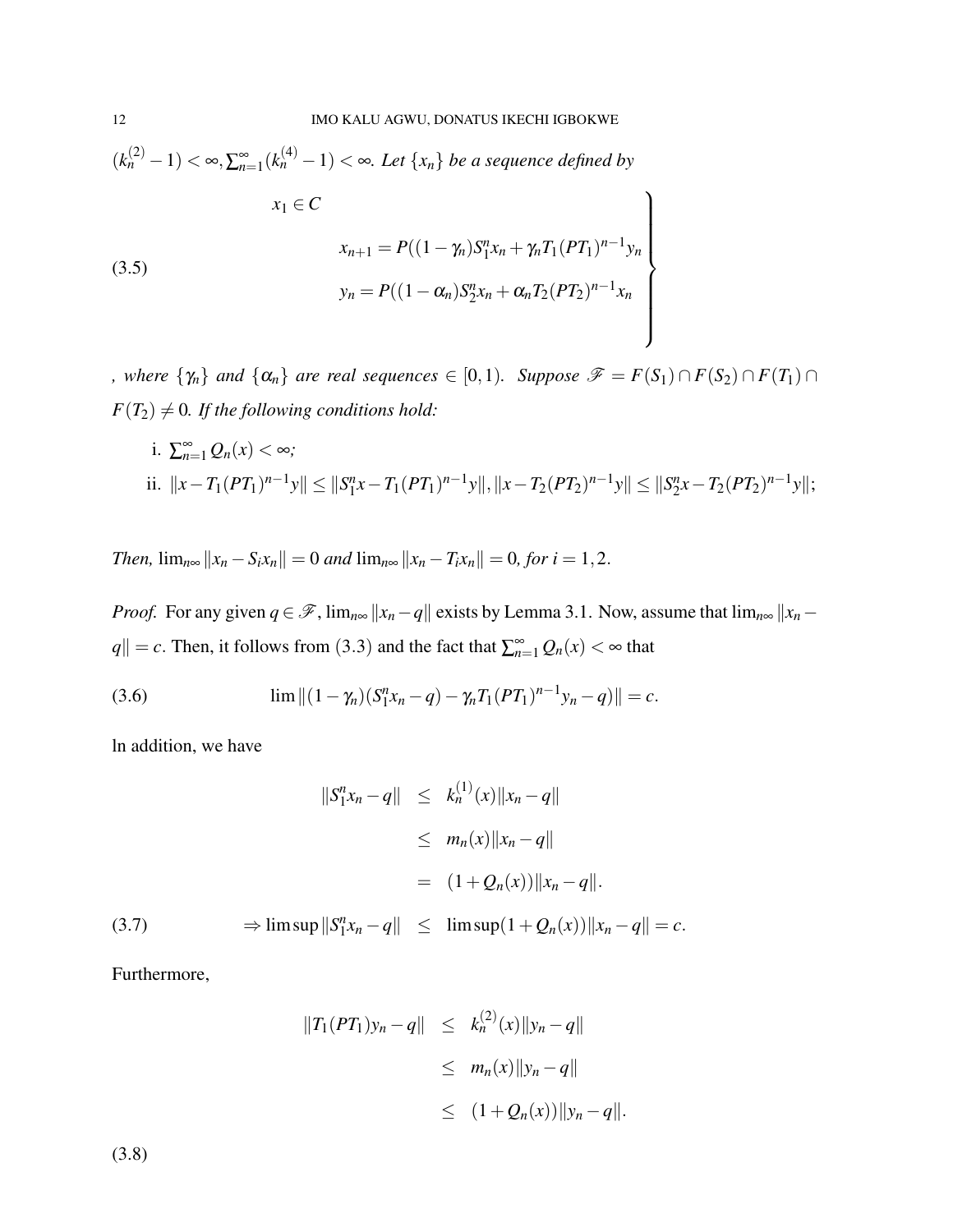Using (3.2) and the fact that

$$
\limsup_{n\to\infty}||y_n-q||\leq c,
$$

we obtain from (3.8) that

$$
(3.9) \qquad \limsup ||T_1(PT_1)y_n - q|| \le \limsup [ (1 + Q_n(x)K) ||y_n - q|| + \theta_n(x) ] \le c
$$

Thus, from (3.6), (3.7), (3.9) and Lemma 2.2, we get

(3.10) 
$$
\lim_{n\to\infty}||S_1^n x_n - T_1(PT_1)^{n-1}y_n|| = 0.
$$

Condition (ii) and (3.10) imply that

(3.11) 
$$
\lim_{n \to \infty} ||x_n - T_1(PT_1)^{n-1}y_n|| = 0.
$$

Again, we have

$$
||S_2^n x_n - q|| \le k_n^{(2)}(x) ||x_n - q||
$$
  
\n
$$
\le m_n(x) ||x_n - q||
$$
  
\n
$$
\le (1 + Q_n(x)) ||x_n - q||.
$$
  
\n(3.12) 
$$
\Rightarrow \limsup_{n \to \infty} ||S_2^n x_n - q|| \le \limsup (1 + Q_n(x)) ||x_n - q|| = c.
$$

Furthermore,

$$
||T_2(PT_2)x_n - q|| \leq k_n^{(3)}(x) ||x_n - q||
$$
  
\n
$$
\leq m_n(x) ||x_n - q||
$$
  
\n
$$
\leq (1 + Q_n(x)K) ||x_n - q||.
$$

$$
(3.13) \qquad \Rightarrow \limsup_{n\to\infty} ||T_2(PT_2)x_n - q|| \leq \limsup (1 + Q_n(x)K) ||x_n - q|| \leq c.
$$

From (3.12), (3.13) and the fact that

$$
\lim ||(1 - \gamma_n)(S_2^n x_n - q) - \gamma_n T_2 (PT_2)^{n-1} x_n - q)|| = c,
$$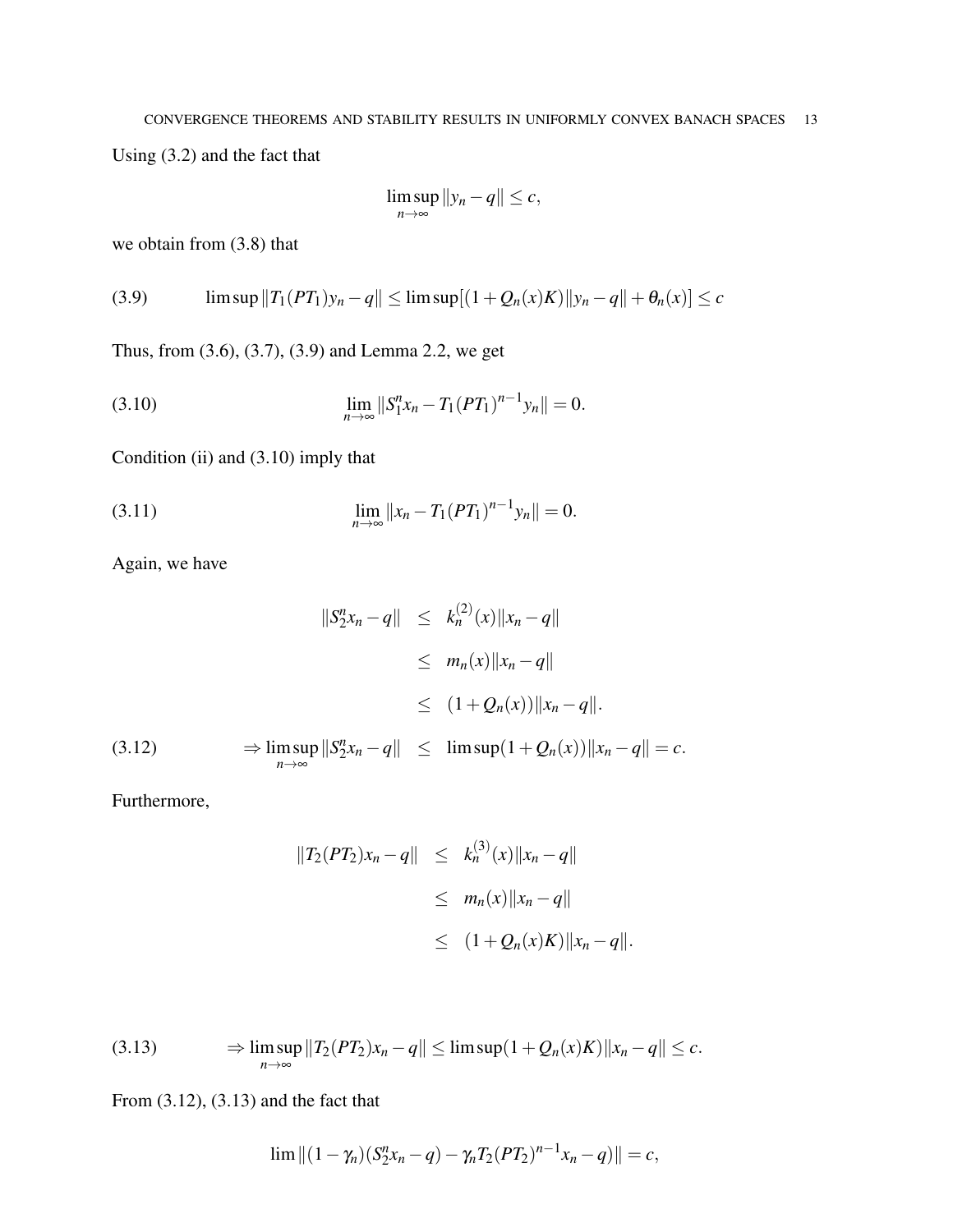we get, using lemma 2.2, that

(3.14) 
$$
\lim_{n\to\infty}||S_2^n x_n - T_2(PT_2)^{n-1}x_n|| = 0.
$$

By Condition (ii), it follows that  $||x_n - T_2(PT_2)^{n-1}x_n|| \leq ||S_2^n||$  $T_2^nx_n - T_2(PT_2)^{n-1}x_n\|,$ and so from (3.14), we have

(3.15) 
$$
\lim_{n \to \infty} ||x_n - T_2(PT_2)^{n-1}x_n|| = 0.
$$

Now, we prove that

$$
\lim_{n\to\infty}||x_n-T_1(PT_1)^{n-1}x_n||=\lim_{n\to\infty}||x_n-T_2(PT_2)^{n-1}x_n||=0.
$$

Since,  $P(S^n x_n) = S^n x_n$  and  $P: E \longrightarrow K$  is a nonexpansive retraction of *E* onto *C*, we get

$$
\|y_n - S_2^n x_n\| = \|P((1 - \alpha_n)S_2^n x_n + \alpha_n T_2 (PT_2)^{n-1} x_n) - S_2^n x_n\|
$$
  
\n
$$
\leq \| (1 - \alpha_n)S_2^n x_n + \alpha_n T_2 (PT_2)^{n-1} x_n - S_2^n x_n\|
$$
  
\n(3.16)  
\n
$$
= \alpha_n \| (S_2^n x_n - \alpha_n T_2 (PT_2)^{n-1} x_n)\|
$$

(3.15) and (3.16) imply that

(3.17) 
$$
\lim_{n \to \infty} ||y_n - S_2^n x_n|| = 0.
$$

Furthermore, we have

$$
\begin{array}{rcl}\n\|\mathbf{y}_n - \mathbf{x}_n\| & = & \|\mathbf{y}_n - \mathbf{S}_2^n \mathbf{x}_n + \mathbf{S}_2^n \mathbf{x}_n - T_2 (P T_2)^{n-1} \mathbf{x}_n + T_2 (P T_2)^{n-1} \mathbf{x}_n - \mathbf{x}_n\| \\
& \leq & \|\mathbf{y}_n - \mathbf{S}_2^n \mathbf{x}_n\| + \|\mathbf{S}_2^n \mathbf{x}_n - T_2 (P T_2)^{n-1} \mathbf{x}_n\| + \|T_2 (P T_2)^{n-1} \mathbf{x}_n - \mathbf{x}_n\|. \n\end{array}
$$

Thus, it follows from (3.14), (3.15) and (3.17) that

(3.18) 
$$
\lim_{n \to \infty} ||y_n - x_n|| = 0.
$$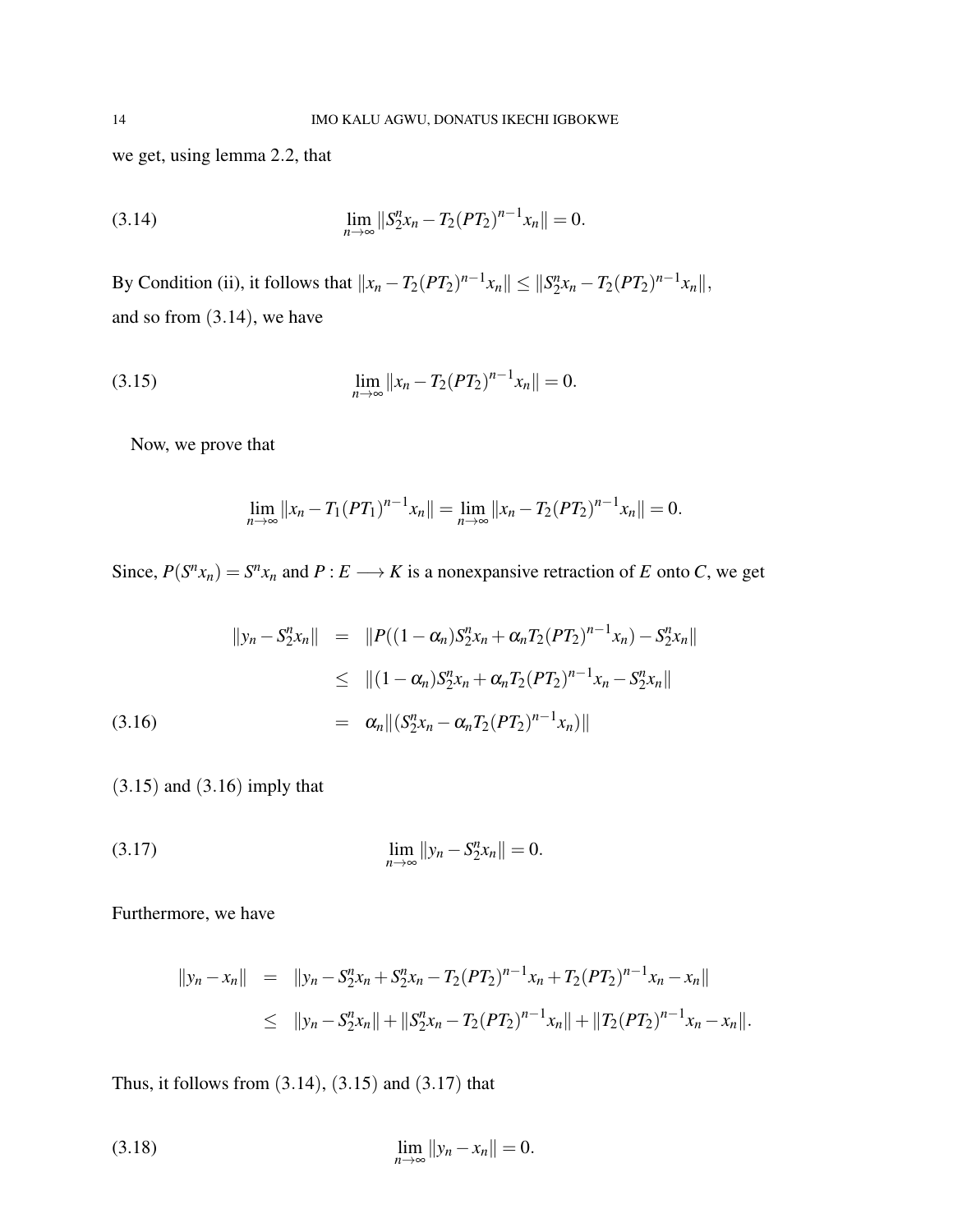Observe that

$$
||S_1^n x_n - T_1 (PT_1)^{n-1} x_n||
$$
  
\n
$$
\leq ||S_1^n x_n - T_1 (PT_1)^{n-1} y_n|| + ||T_1 (PT_1)^{n-1} y_n - T_1 (PT_1)^{n-1} x_n||
$$
  
\n
$$
\leq ||S_1^n x_n - T_1 (PT_1)^{n-1} y_n|| + (||y_n - x_n|| + v_n^{(1)}(x)\phi(||y_n - x_n||) + \omega_n^{(1)}(x))
$$
  
\n
$$
\leq ||S_1^n x_n - T_1 (PT_1)^{n-1} y_n|| + ||y_n - x_n|| + KQ_n(x)||y_n - x_n|| + \theta_n(x)
$$
  
\n(3.19) 
$$
= ||S_1^n x_n - T_1 (PT_1)^{n-1} y_n|| + (1 + KQ_n(x))||y_n - x_n|| + \theta_n(x).
$$

It follows from (3.10),(3.18), 3.19 and the fact that  $\sum_{n=1}^{\infty} \Theta_n(x) < \infty$  that

(3.20) 
$$
\lim_{n\to\infty}||S_1^n x_n - T_1(PT_1)^{n-1}x_n|| = 0.
$$

Again, since  $||x_n - T_1(PT_1)^{n-1}x_n|| \le ||S_1^n||$  $T_1^nx_n - T_1(PT_1)^{n-1}x_n$ , (by condition (ii), we obtain, using (3.20), that

(3.21) 
$$
\lim_{n \to \infty} ||x_n - T_1(PT_1)^{n-1}x_n|| = 0.
$$

Now, it follows from

$$
||x_{n+1} - S_1^n x_n|| = ||P[(1 - \gamma_n)S_1^n x_n + \gamma_n T_1 (PT_1)^{n-1} y_n] - S_1^n x_n||
$$
  
\n
$$
\leq ||(1 - \gamma_n)S_1^n x_n + \gamma_n T_1 (PT_1)^{n-1} y_n - S_1^n x_n||
$$
  
\n
$$
= \gamma_n ||S_1^n x_n - T_1 (PT_1)^{n-1} y_n]||,
$$

and (3.10) that

(3.22) 
$$
\lim_{n \to \infty} ||x_{n+1} - S_1^n y_n|| = 0.
$$

Also, from (3.10), (3.22) and the inequality

$$
||x_{n+1}-T_1(PT_1)^{n-1}y_n|| \leq ||x_{n+1}-S_1^n x_n|| + ||S_1^n x_n - T_1(PT_1)^{n-1}y_n||,
$$

we get

(3.23) 
$$
\lim_{n\to\infty}||x_{n+1}-T_1(PT_1)^{n-1}y_n||=0.
$$

Futhermore, (3.10), (3.11) and the inequality:

$$
||S_1^n x_n - x_n|| \leq ||S_1^n x_n - T_1 (PT_1)^{n-1} y_n|| + ||T_1 (PT_1)^{n-1} y_n - x_n||,
$$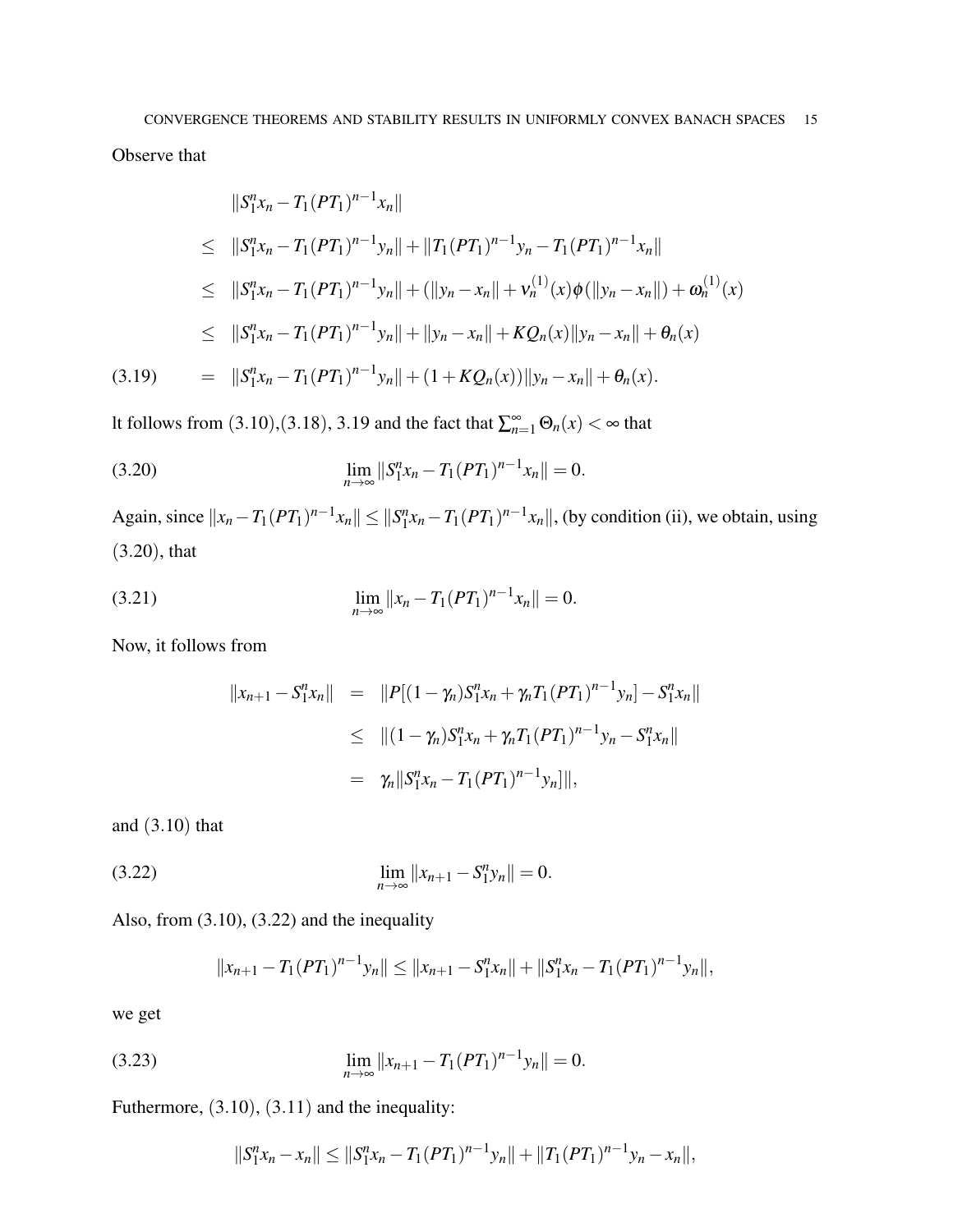imply that

(3.24) 
$$
\lim_{n \to \infty} ||S_1^n x_n - x_n|| = 0.
$$

ln addition, (3.14), (3.15) and the inequality:

$$
||S_2^n x_n - x_n|| \leq ||S_2^n x_n - T_2 (PT_2)^{n-1} x_n|| + ||T_2 (PT_2)^{n-1} x_n - x_n||,
$$

imply that

(3.25) 
$$
\lim_{n \to \infty} ||S_2^n x_n - x_n|| = 0.
$$

Moreover, from (3.15), (3.24) and the inequality:

$$
||S_1^n x_n - T_2(PT_2)^{n-1} x_n|| \le ||S_1^n x_n - x_n|| + ||x_n - T_2(PT_2)^{n-1} x_n||,
$$

we obtain

(3.26) 
$$
\lim_{n\to\infty}||S_1^n x_n - T_2(PT_2)^{n-1}x_n|| = 0.
$$

Since

$$
||x_{n+1} - T_2(PT_2)^{n-1}y_n|| \le ||x_{n+1} - S_1^n x_n|| + ||S_1^n x_n - T_2(PT_2)^{n-1}x_n||
$$
  
+ 
$$
||T_2(PT_2)^{n-1}x_n - T_2(PT_2)^{n-1}y_n||
$$
  

$$
\le ||x_{n+1} - S_1^n x_n|| + ||S_1^n x_n - T_2(PT_2)^{n-1}x_n|| + k_n(x)||x_n - y_n||
$$
  

$$
\le ||x_{n+1} - S_1^n x_n|| + ||S_1^n x_n - T_2(PT_2)^{n-1}x_n|| + m_n(x)||x_n - y_n||
$$
  
= 
$$
||x_{n+1} - S_1^n x_n|| + ||S_1^n x_n - T_2(PT_2)^{n-1}x_n|| + (1 + Q_n(x))||x_n - y_n||),
$$

it follows from (3.18), (3.22), (3.26) and the fact that  $\sum_{n=1}^{\infty} \theta_n(x) < \infty$  that

(3.27) 
$$
\lim_{n \to \infty} ||x_{n+1} - T_2(PT_2)^{n-1}y_n|| = 0.
$$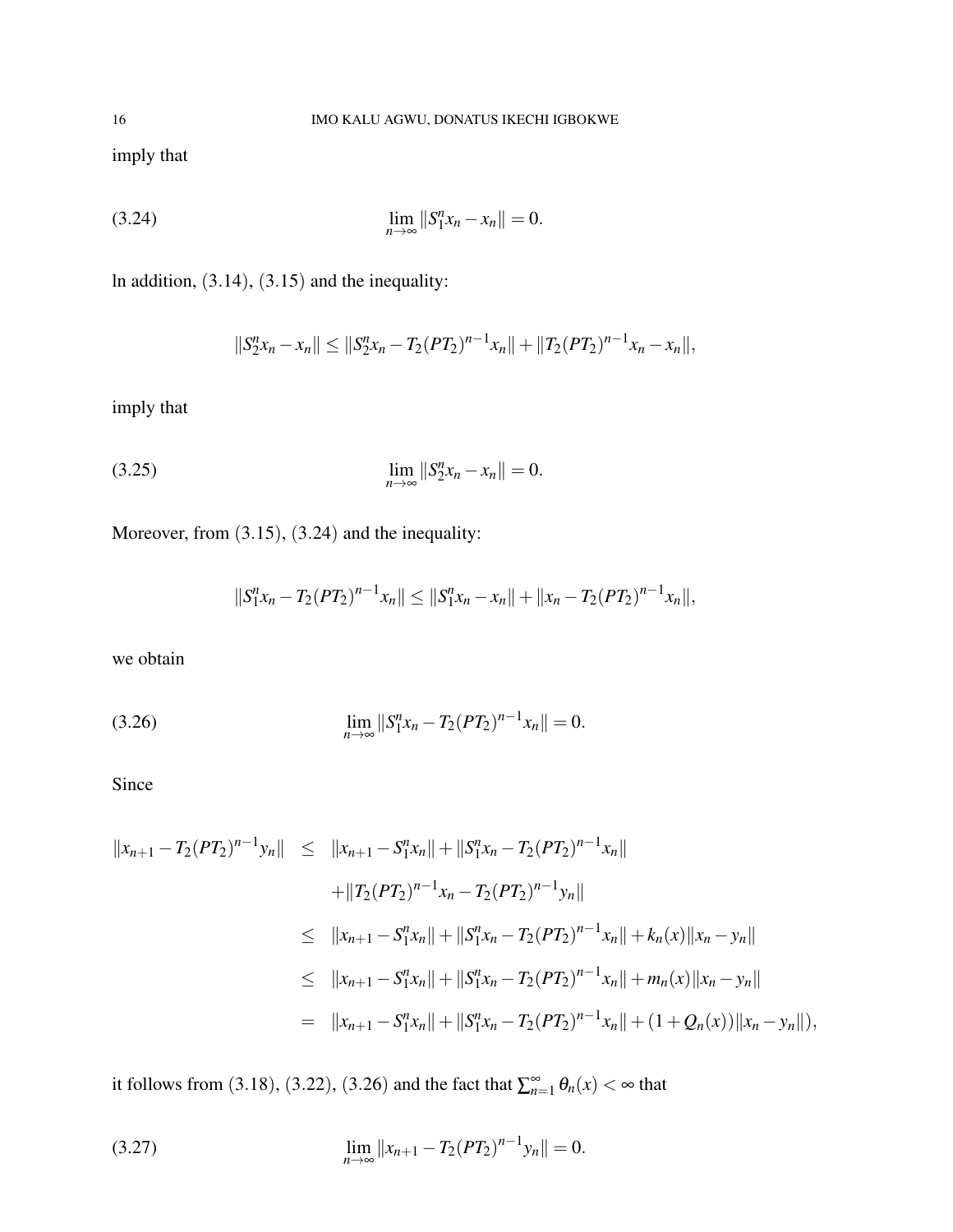CONVERGENCE THEOREMS AND STABILITY RESULTS IN UNIFORMLY CONVEX BANACH SPACES 17 Now, since  $(PTi)(PTI)^{n-2}y_{n-1}, x_n \in C$  for  $i = 1, 2$ , and  $T_1, T_2$ , are two total pointwise asymptotically nonexpansive nonself mappings, we have

$$
||T_i(PT_i)^{n-1}y_{n-1} - T_ix_n|| = ||T_i(PT_i)(PT_i)^{n-2}y_{n-1} - T_i(Px_n)||
$$
  
\n
$$
\leq k_n^{(i)}(x)||(PT_i)(PT_i)^{n-2}y_{n-1} - P(x_n)||
$$
  
\n
$$
\leq m_n(x)||(PT_i)(PT_i)^{n-2}y_{n-1} - P(x_n)||
$$
  
\n(3.28)  
\n
$$
\leq (1 + Q_n(x))||T_i(PT_i)^{n-2}y_{n-1} - x_n||.
$$

For *i* = 1.2, it follows from (3.23), (3.27) and the fact that  $\sum_{n=1}^{\infty} Q_n(x) < \infty$  that

(3.29) 
$$
\lim_{n\to\infty}||Ti(PTi)^{n-1}y_{n-1}-Tix_n||=0.
$$

Moreover, observe that

$$
||x_{n+1}-y_n|| \leq ||x_{n+1}-T_1(PT_1)^{n-1}y_n|| + ||T_1(PT_1)^{n-1}y_n-x_n|| + ||x_n-y_n||,
$$

which by (3.11), (3.18) and (3.23) gives

(3.30) 
$$
\lim_{n \to \infty} ||x_{n+1} - y_n|| = 0.
$$

Next, observe, for  $i = 1, 2$ , that

$$
||x_n - T_i x_n|| \le ||x_n - T_i(PT_i)^{n-1} x_n|| + ||T_i(PT_i)^{n-1} x_n - T_i(PT_i)^{n-1} y_{n-1}||
$$
  
+ 
$$
||T_i(PT_i)^{n-1} y_{n-1} - T_i x_n||
$$
  

$$
\le ||x_n - T_i(PT_i)^{n-1} x_n|| + k_n^{(i)}(x)||x_n - y_{n-1}|| + ||T_i(PT_i)^{n-1} y_{n-1} - T_i x_n||
$$
  

$$
\le ||x_n - T_i(PT_i)^{n-1} x_n|| + m_n(x)||x_n - y_{n-1}|| + ||T_i(PT_i)^{n-1} y_{n-1} - T_i x_n||
$$
  
= 
$$
||x_n - T_i(PT_i)^{n-1} x_n|| + (1 + Q_n(x))||x_n - y_{n-1}|| + ||T_i(PT_i)^{n-1} y_{n-1} - T_i x_n||
$$

Thus, it follows from (3.15), (3.21), (3.29),(3.30) and the fact that  $\sum_{n=1}^{\infty} Q_n(x) < \infty$  that  $\lim_{n\to\infty}$  || $x_n - T_i x_n$ || = 0, for *i* = 1,,2.

Finally, we prove that  $\lim_{n\to\infty} ||x_n - S_i^n x_n|| = 0$ , for  $i = 1, 2$ .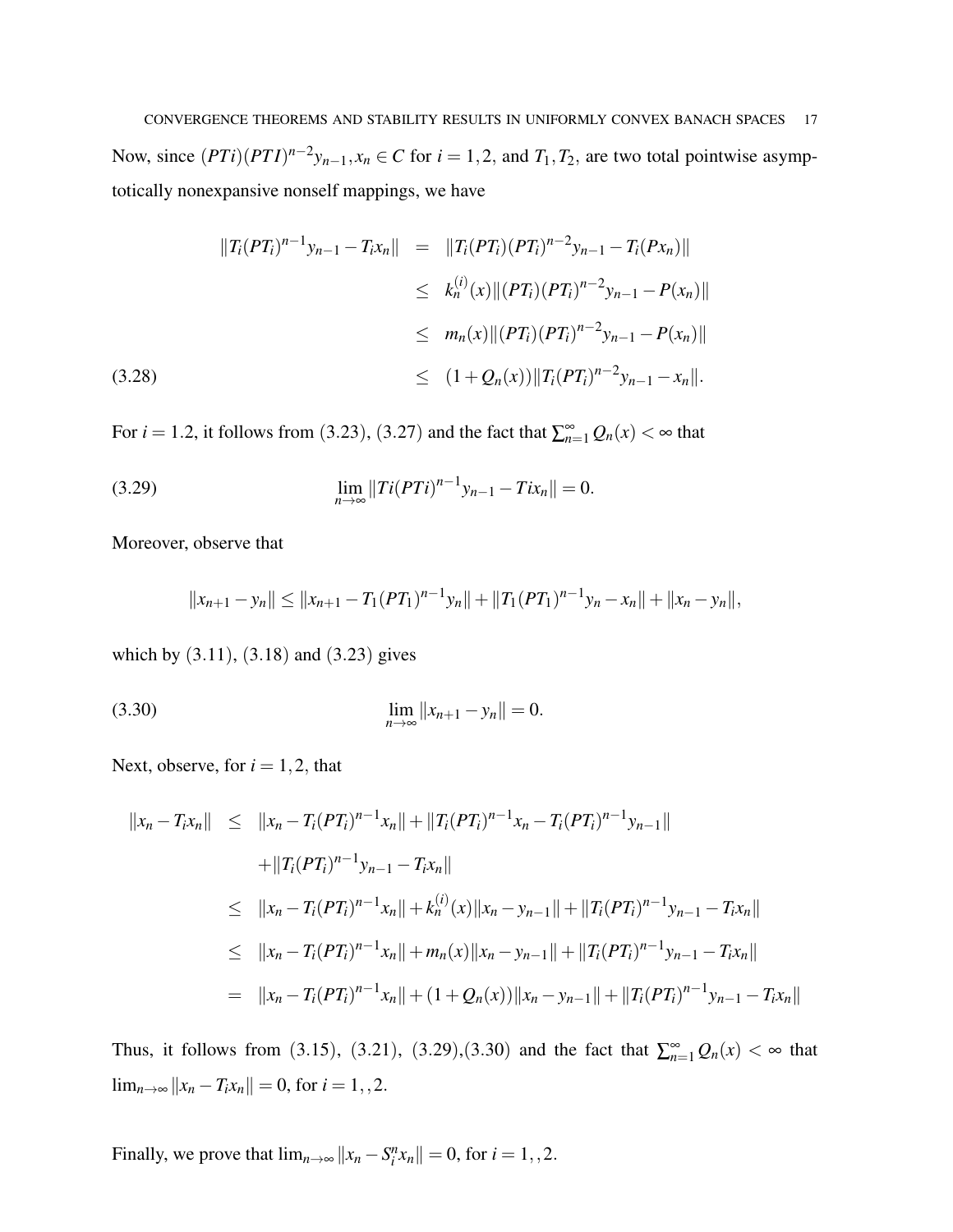Observe that

$$
||x_n - S_i x_n|| \le ||x_n - S_i^n x_n|| + ||S_i(S_i^{n-1} x_n) - S_i^n||
$$
  
\n
$$
\le ||x_n - S_i^n x_n|| + k_n^i(x)||S_i^{n-1} x_n - x_n||
$$
  
\n
$$
\le ||x_n - S_i^n x_n|| + n_n(x)||S_i^{n-1} x_n - x_n||
$$
  
\n
$$
\le ||x_n - S_i^n x_n|| + (1 + Q_n(x))||x_n - x_{n-1}|| + ||x_{n-1} - S_i^{n-1} x_{n-1}||
$$
  
\n
$$
+ ||S_i^{n-1} x_{n-1} - S_i^{n-1} x_n||
$$
  
\n
$$
\le ||x_n - S_i^n x_n|| + (1 + Q_n(x))[||x_n - x_{n-1}|| + ||x_{n-1} - S_i^{n-1} x_{n-1}||]
$$
  
\n
$$
+ (1 + Q_n(x))k_n^{(i)}(x)||x_{n-1} - x_n||
$$
  
\n
$$
\le ||x_n - S_i^n x_n|| + (1 + Q_n(x))[||x_n - x_{n-1}|| + ||x_{n-1} - S_i^{n-1} x_{n-1}||]
$$
  
\n
$$
+ (1 + Q_n(x))m_n(x)||x_{n-1} - x_n||
$$
  
\n
$$
\le ||x_n - S_i^n x_n|| + (1 + Q_n(x))[||x_n - x_{n-1}|| + ||x_{n-1} - S_i^{n-1} x_{n-1}||]
$$
  
\n
$$
+ (1 + Q_n(x))(1 + Q_n(x))[||x_n - x_{n-1}|| + ||x_{n-1} - S_i^{n-1} x_{n-1}||]
$$
  
\n
$$
+ (1 + Q_n(x))(1 + Q_n(x))[||x_n - x_{n-1}|| + ||x_{n-1} - S_i^{n-1} x_{n-1}||]
$$
  
\n(3.31)  
\n
$$
+ (1 + Q_n(x))^2 ||x_{n-1} - x_n||
$$

Since,

$$
||x_n-x_{n-1}|| \leq ||x_n-S_1^nx_n|| + \gamma_n||S_1^nx_n-T_1(PT_1)^{n-1}y_n||,
$$

it follows from (3.10), (3.24), (3.25),(3.31) and the fact that  $\sum_{n=1}^{\infty} \theta_n(x) < \infty$  that

(3.32) 
$$
\lim_{n \to \infty} ||x_n - S_i x_n|| = 0, i = 1, 2.
$$

This completes the proof.  $\Box$ 

Theorem 3.3. *Under the assumption of Lemma* 3.2*, if E satisfies Opial's condition and the mappings I* − *S<sup>i</sup> and I* − *T<sup>i</sup> for i* = 1,2, *where I denotes the identity mapping, are demiclosed at zero, then the sequence* {*xn*} *defined by* (3.1) *converges weakly to a common fixed point in*  $\mathscr{F} = F(S_1) \cap F(S_2) \cap F(T_1) \cap F(T_2)$ .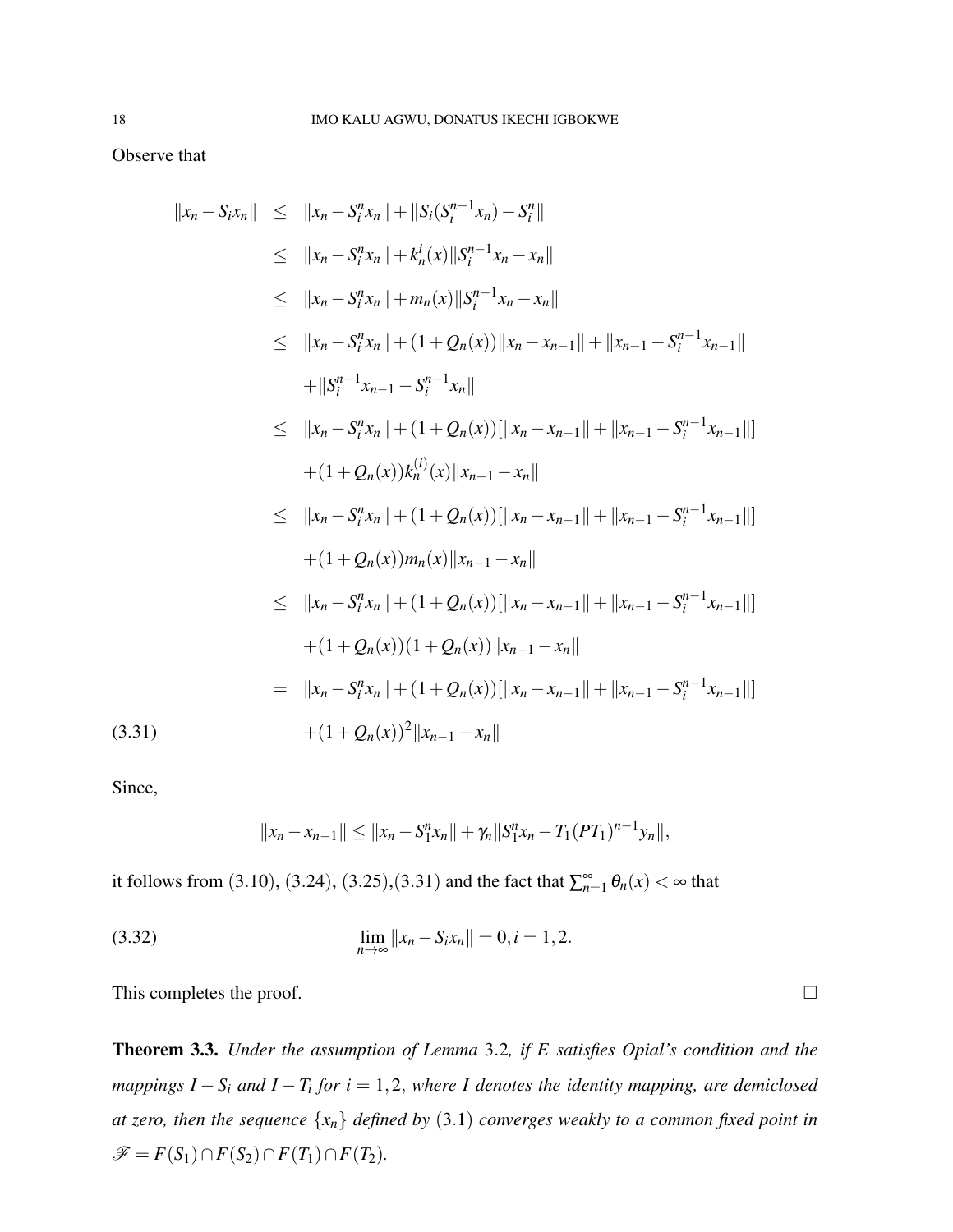*Proof.* Let  $q^* \in \mathcal{F}$ . From Lemma 3.1, the squence  $\{||x_n - p^*||\}$  is bounded. Since, *E* is uniformly convex , every bounded subset of *E* is weakly compact. Thus, there exists a subsequence  ${x_{n_k}}$  of  ${x_n}$  which converges weakly to some  $q^* \in C$ . By Lemma 3.2, we have  $\lim_{n\to\infty} ||x_{n_k} S_i x_{n_k}$  || = 0 and  $\lim_{n \to \infty} ||x_{n_k} - T_i x_{n_k}|| = 0$  for  $i = 1, 2$ . Since by hypothesis, the mappings *I* − *S<sub>i</sub>* and *I* − *T*<sub>*i*</sub> for *i* = 1,2, where *I* denotes the identity mapping, are demiclosed at zero,  $S_i q^* = q^*$ and  $T_i q^* = q^*$  for  $i = 1, 2$ ., which means that  $q^* \in \mathcal{F} = F(S_1) \cap F(S_2) \cap F(T_1) \cap F(T_2)$ . Finally, we show that  $\{x_n\}$  converges weakly to  $q^*$ . Suppose on the contrary that  $\{x_{n_j}\}$  is another subsequence of  $\{x_n\}$  which converges weakly to  $p^* \in C$  and  $q^* \neq p^*$  By Lemma 3.1,  $\lim_{n\to\infty} ||x_n - q^*||$ and  $\lim_{n\to\infty}$   $||x_n - p^*||$  exist. By virtue of Opial's condition on *E*, we obtain

$$
\lim_{n \to \infty} ||x_n - q^*|| = \lim_{n \to \infty} ||x_{n_k} - q^*||
$$
  
\n
$$
< \lim_{n \to \infty} ||x_{n_k} - p^*||
$$
  
\n
$$
= \lim_{n \to \infty} ||x_n - p^*||
$$
  
\n
$$
= \lim_{n \to \infty} ||x_{n_j} - p^*||
$$
  
\n
$$
< \lim_{n \to \infty} ||x_{n_j} - q^*||
$$
  
\n
$$
= \lim_{n \to \infty} ||x_n - q^*||,
$$

which is a contradiction, so  $q^* = p^*$  Therefore, the sequence  $\{x_n\}$  defined by (3.1) converges weakly to  $q^* \in \mathscr{F}$ . This completes the proof.

Theorem 3.4. *Let E be a uniformly convex Banach space which satisfies Opial's conditon and C* be a nonempty closed convex subset of E. Let  $T, S \in T_r(C)$  with  $T: C \longrightarrow E, S: C \longrightarrow C$  and  $S_i, T_i, i = 1,2,$  *be compact mappings. Let gl*  $[(T, S), z_n]$  *be the generalised lshikawa-type iterative scheme of* (3.1) *and*  $\{\gamma_n\}, \{\alpha_n\}$  *be sequence bounded away from* 0 *and* 1*. Then, the iterative scheme gl* $[(T, S), z_n]$  *is stable.* 

*Proof.* Let  $\{z_n\}$  be an arbitrary sequence such that  $\sum_{n=1}^{\infty} \varepsilon_n < \infty$ . For each  $p \in F$ , it follows that

$$
||z_{n+1} - p|| = ||z_{n+1} - gl[(T, S), z_n] + gl[(T, S), z_n] - p||
$$
  
\n
$$
\leq ||z_{n+1} - gl[(T, S), z_n]|| + ||gl[(T, S), z_n] - p||
$$
  
\n(3.33)  
\n
$$
\leq \epsilon_n + ||gl[(T, S), z_n] - p||
$$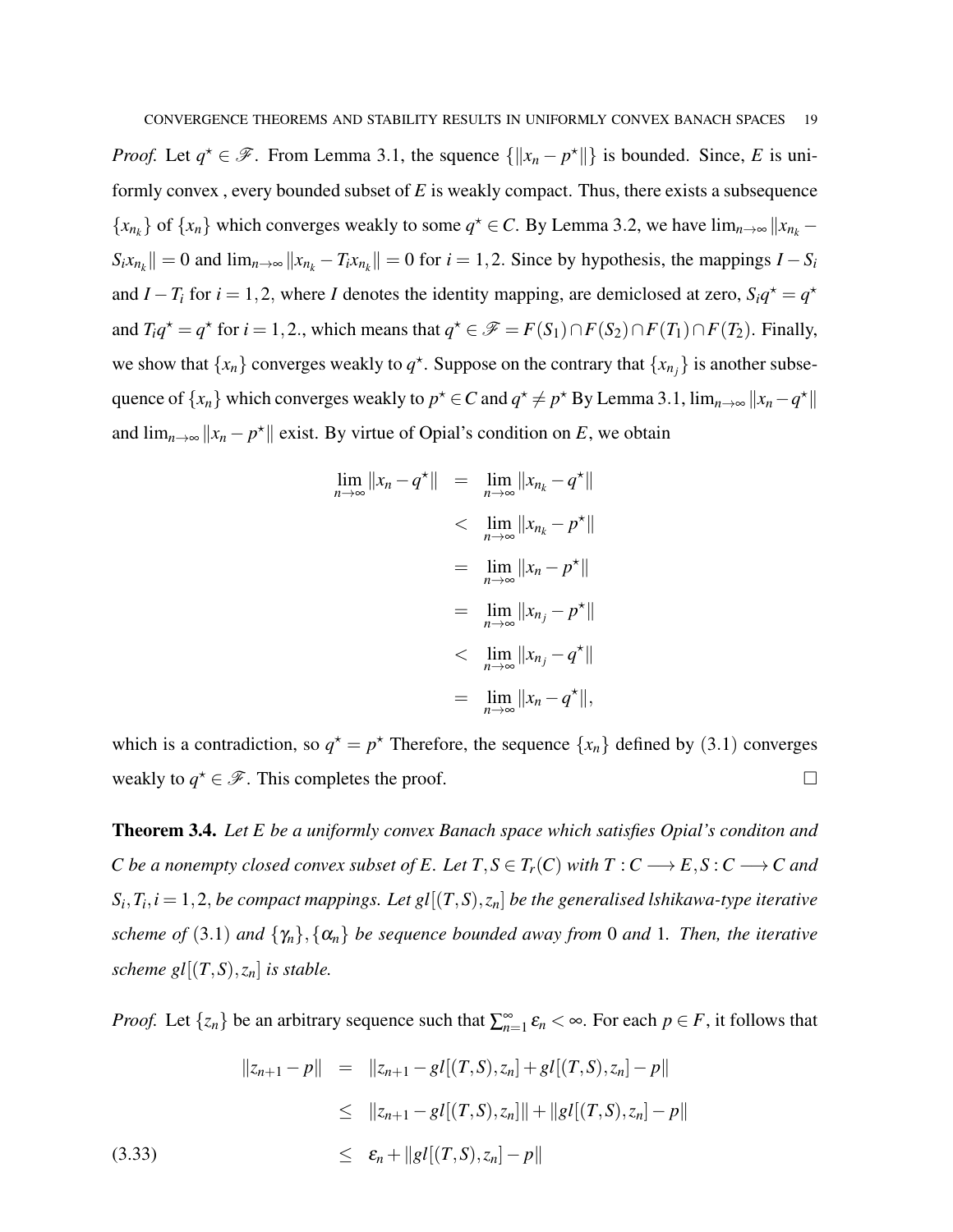By the definition of  $gl[(T, S), z_n]$  and pointwise asymptotically nonexpansiveness of *S* and *T*, we obtain

$$
||y_n - p|| = ||P((1 - \alpha_n)S_2^n z_n + \alpha_n T_2 (PT_2)^{n-1} z_n) - p||
$$
  
\n
$$
\leq ||(1 - \alpha_n)S_2^n z_n + \alpha_n T_2 (PT_2)^{n-1} z_n - p||
$$
  
\n
$$
\leq (1 - \alpha_n) ||S_2^n z_n - p|| + \alpha_n ||T_2 (PT_2)^{n-1} z_n - p||
$$
  
\n
$$
\leq (1 - \alpha_n) k_n^{(3)}(x) ||z_n - p|| + \alpha_n k_n^{(4)}(x) ||z_n - p||
$$
  
\n
$$
\leq (1 - \alpha_n) m_n(x) ||z_n - p|| + \alpha_n m_n(x) ||z_n - p||
$$
  
\n
$$
= (1 + Q_n(x)) ||z_n - p||
$$

and

 $(3.34)$ 

$$
||gl[(T, S), z_n] - p|| = ||P((1 - \gamma_n)S_1^n x_n + \gamma_n T_1 (PT_1)^{n-1} y_n) - p||
$$
  
\n
$$
\leq ||(1 - \gamma_n)S_1^n x_n + \gamma_n T_1 (PT_1)^{n-1} y_n - p||
$$
  
\n
$$
\leq (1 - \gamma_n) ||S_1^n x_n - p|| + \gamma_n ||T_1 (PT_1)^{n-1} y_n - p||
$$
  
\n
$$
\leq (1 - \gamma_n) k_n^{(1)}(x) ||z_n - p|| + \gamma_n k_n^{(2)}(x) ||y_n - p||
$$
  
\n
$$
\leq (1 - \gamma_n) m_n(x) ||z_n - p|| + \gamma_n m_n(x) ||y_n - p||
$$
  
\n
$$
\leq (1 - \gamma_n) (1 + Q_n(x)) ||z_n - p|| + \gamma_n (1 + Q_n(x)) ||y_n - p||)
$$

(3.35)

(3.34) and (3.35) imply that

$$
||gl[(T,S),p] - p|| \le (1 - \gamma_n)(1 + Q_n(x)) ||z_n - p|| + (1 + Q_n(x))(1 + Q_n(x))
$$
  
 
$$
\times ||z_n - p||
$$
  
(3.36)  

$$
= [1 + (1 + (1 + Q_n(x)))Q_n(x))] ||z_n - p||
$$

Putting (3.36) into (3.33), we get

$$
||z_{n+1}-p|| \leq \varepsilon_n + [1+(1+(1+Q_n(x)))Q_n(x))]||z_n-p||
$$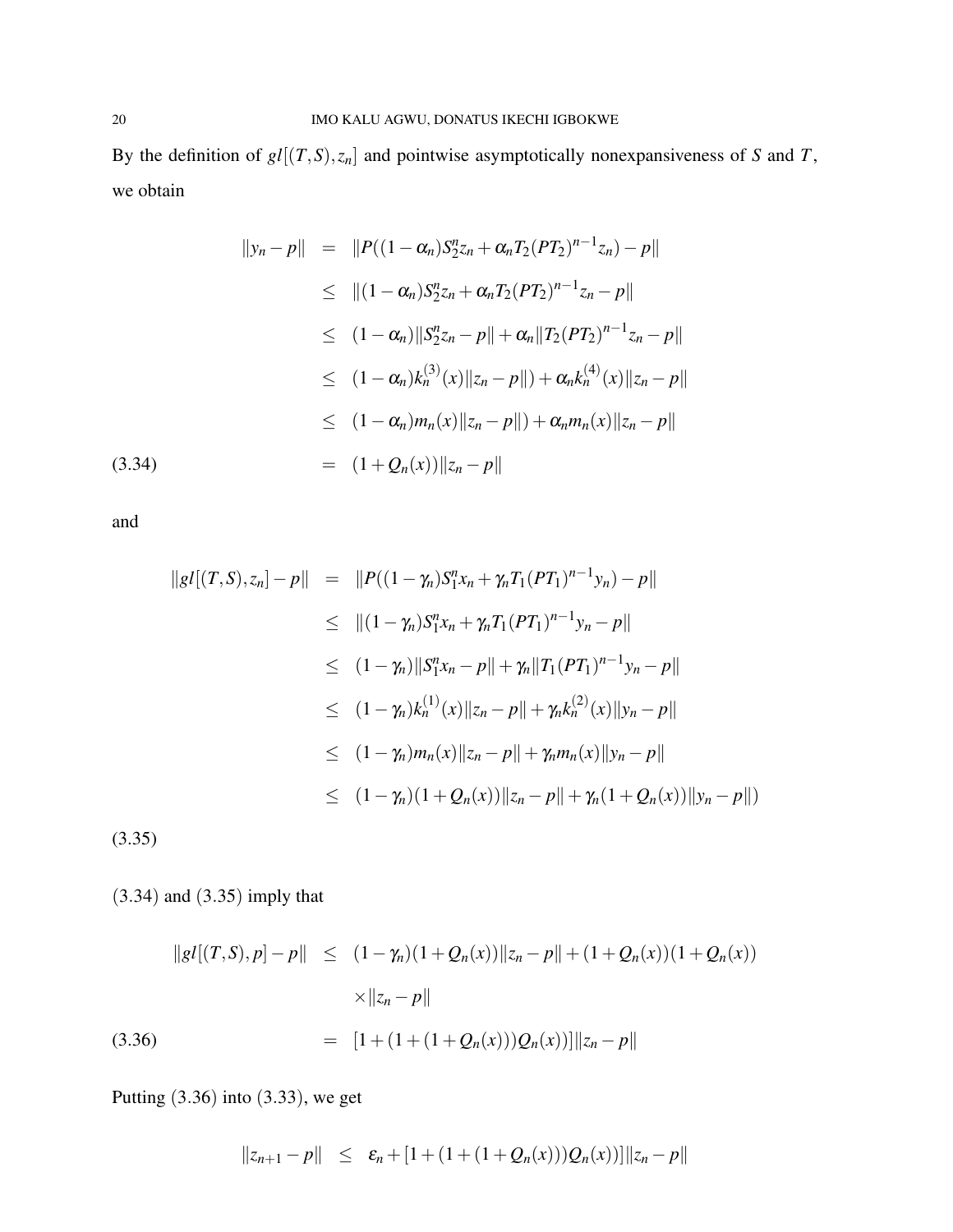Since  $\sum_{n=1}^{\infty} Q_n(x) < \infty$  and  $\sum_{n=1}^{\infty} \varepsilon_n < \infty$ , it follows from Lemma 2.1 that  $\{z_n\}$  is bounded and that  $\lim_{n\to\infty} ||z_n - p||$  exists. Let  $\lim_{n\to\infty} ||z_n - p|| = c$ , where *c* is any real number. From (3.34) and the fact that  $\sum_{n=1}^{\infty} Q_n(x) < \infty$ , we have

$$
\lim_{n\to\infty}||y_n-p||\leq c.
$$

Actually,  $\lim_{n\to\infty} ||y_n - p|| = c$ . For if  $\lim_{n\to\infty} ||y_n - p|| < c$ , then from (3.35), we get

(3.37) 
$$
\lim_{n \to \infty} \|gl[(T, S), z_n] - p\| < c
$$

(3.37) together with (3.33) imply that

$$
c = \lim_{n \to \infty} |z_{n+1} - p||
$$
  
\n
$$
\leq \lim_{n \to \infty} \varepsilon_n + \lim_{n \to \infty} ||gl[(T, S), z_n] - p||
$$
  
\n
$$
< c,
$$

which is a contradiction, so

$$
\lim_{n \to \infty} ||y_n - p|| = c
$$

Following the same argument as in Lemma 3.2 above, we obtain

$$
\lim_{n \to \infty} ||z_n - Siz_n|| = 0
$$

and

(3.40) 
$$
\lim_{n \to \infty} ||z_n - Tiz_n|| = 0,
$$

for i=1,2. Again, since  $T_i$  and  $S_i$  are compact, there exists a subsequence  $\{z_{n_n}\}\$  and  $p \in E$  such that

$$
\lim_{n\to\infty}||T_iz_n-p||=0
$$

and

$$
\lim_{n\to\infty}||S_iz_n-p||=0.
$$

Furthermore, from (3.39) and (3.40),

(3.41) 
$$
\lim_{k \to \infty} ||z_{n_k} - p|| \leq \lim_{k \to \infty} ||z_{n_k} - T_i z_{n_k}|| + \lim_{k \to \infty} ||T_i z_{n_k} - p||
$$

$$
= 0
$$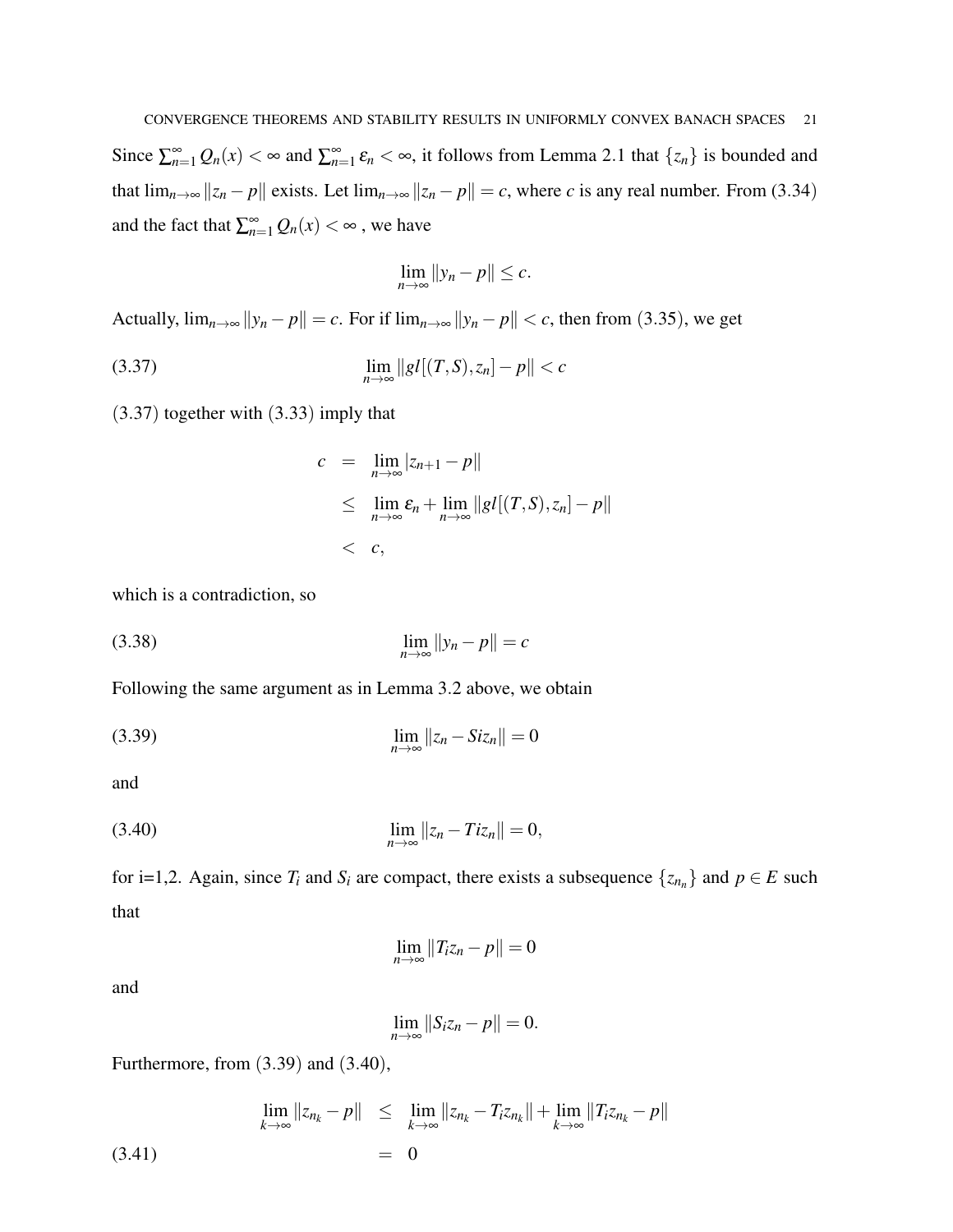By Lemma 2.4, we obtain that  $p \in F$ . Since,  $\lim_{n \to \infty} ||y_n - p|| = 0$ , it follows that  $\lim_{n \to \infty} y_n =$ *p*. □

Corollary 3.5. *Let E be a uniformly convex Banach space and C a nonempty closed convex subset of E. Let*  $T_1, T_2 \in \Gamma_r(C)$  *and*  $T_1, T_2 : C \longrightarrow E$  *be two pointwise asymptotically nonex* $p$ ansive nonself mappings with sequences  $\{k_n\}^{(1)}(x),$   $\{k_n\}^{(2)}(x) \in [1,\infty)$  :  $\sum_{n\to\infty} (k_n^{(1)}(x)-1) < 0$ ∞, $\sum_{n\to\infty} (k_n^{(2)} - 1)(x) < \infty$ . Let  $\{x_n\}$  be a sequence defined by

(3.42)  

$$
x_{n+1} = P((1 - \gamma_n)x_n + \gamma_n T_1 (PT_1)^{n-1} y_n)
$$

$$
y_n = P((1 - \alpha_n)x_n + \alpha_n T_2 (PT_2)^{n-1} x_n)
$$

*where*  $\{\gamma_n\}$  *and*  $\{\alpha_n\}$  *are real sequences*  $\in [0,1)$ *. Suppose*  $\mathscr{F} = F(T_1) \cap F(T_2) \neq \emptyset$ *. Then,* lim<sub>n∞</sub>  $||x_n - q||$  *and* lim<sub>n∞</sub>  $d(x_n - F)$  *both exist for all*  $q \in F$ .

## CONFLICT OF INTERESTS

The author(s) declare that there is no conflict of interests.

### **REFERENCES**

- [1] Y.l. Albert, C.E . Chidume, H. Zegeye, Approximation of fixed point of total asymptotically nonexpansive mappings, Fixed Point Theory Appl. 2006 (2006), Article ID 10673.
- [2] C.E. Chidume, U. Efoedu, H. Zegeye, Strong and weak convergence theorems for asymptotically nonexpansive mappings, J. Math. Anal. Appl. 280 (2003), 364-374.
- [3] C.E. Chidume, N. Shahzad, H. Zegeye, Convergence theorems for mappings which are asymptotically nonexpansive in the intermediate sense, Numer. Funct. Anal. Optim. 25 (2004), 239-257.
- [4] C.E. Chidume, U. Ufoedu, Approximation of common fixed points for finite families of total asymptotically nonexpansive mappiongs, J. Math. Anal. Appl. 333 (2007), 128-141.
- [5] J.G. Falset, W. Kaczor, T. Kuczumow, S. Reich, Weak convergence theorems for asymptotically nonexpansive mappings, Nonlinear Anal. 43 (2001), 377-401.
- [6] K. Goebel, W.A. Kirk, A fixed point theorem for asymptotically nonexpansive maooings, Proc. Amer. Math. Soc. 35 (1972), 171-174.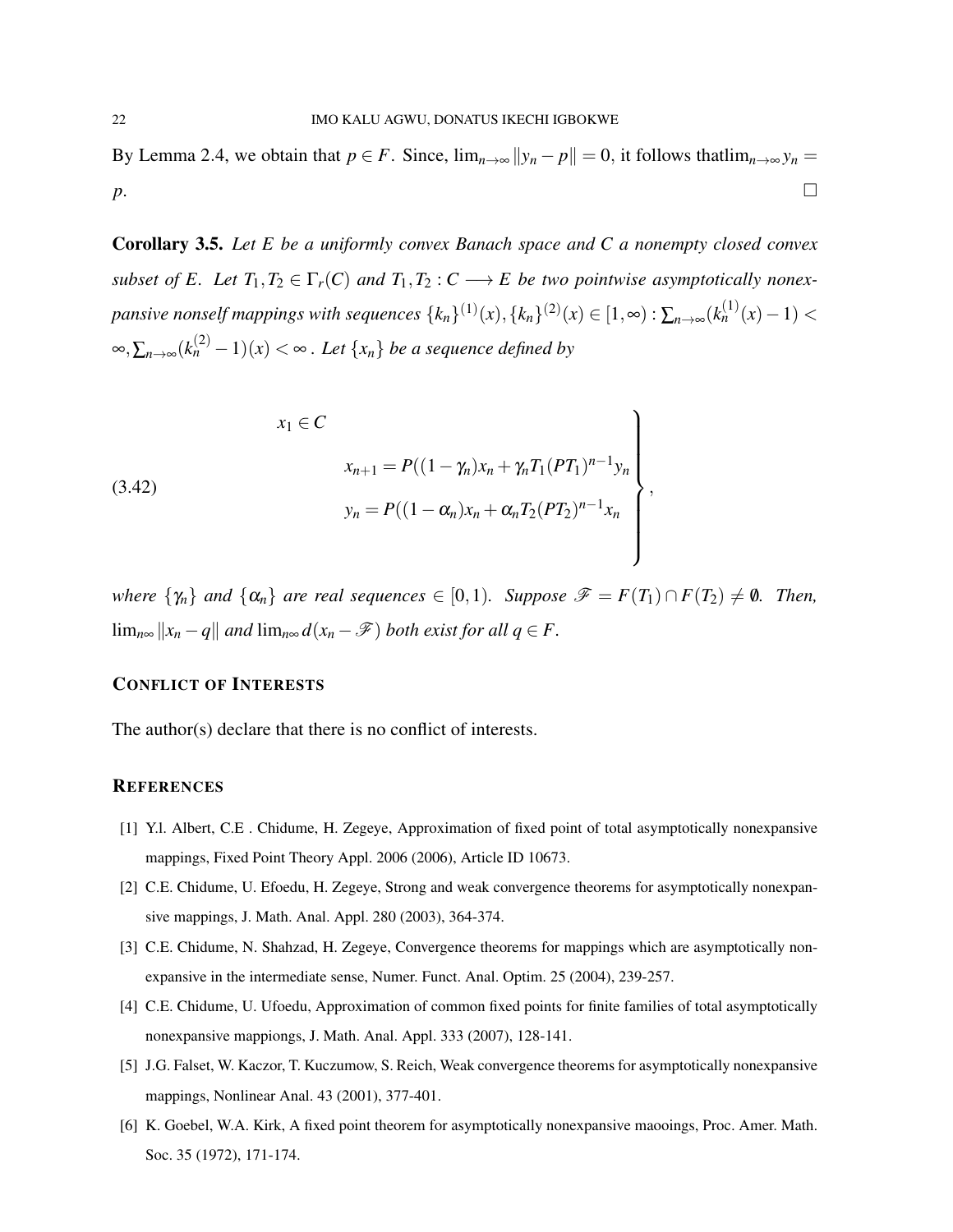- [7] W.P. Guo, W. Guo, Weak convergence theorems for asymptotically nonexpansive nonself mappings, Appl. Math. Lett. 24 (2011), 2181-2185.
- [8] W.P. Guo, Y.J. Cho, W. Guo, Convergence theorems for mixed type asymptotically nonexpansive mappings, Fixed Point Theory Appl. 2012 (2012), 224.
- [9] S.H. Khan, W. Takahashi, Approximating common fixed points of two asymptotically nonexpansive mappings, Sci. Math. Japon. 53 (2001), 143-148.
- [10] Z. Opial, Weak convergence of the sequence of successive approximation for nonexpansive mappings, Bull. Amer. Math. Soc. 73 (1967), 591-597.
- [11] M.O. Osilike, S.C. Aniagbosor, Weak and strong convergence theorems for fixed points of asymptotically nonexpansive mappings, Math. Comput. Model. 32 (2000), 1181-1191.
- [12] B.E. Rhoades, Fixed point iteration for certain nonlinear mappings, J. Math. Anal. Appl. 183 (1994), 118-120.
- [13] J. Schu, Weak and strong convergence theorems for fixed point of asymptotically nonexpansive mappings, Bull. Austral. Math. Soc. 43 (1991), 153-159.
- [14] K. Sithikul, S. Saejung, Convergence theorems for a finite family of nonexpansive and asymptotically nonexpansive mappings, Acta Univ. Palack. Olomuc. Math. 48 (2009), 139-152.
- [15] W. Takahashi, G.E. Kim, Approximating fixed points of nonexpansive mappings in Banach spaces, Math. Japon. 48 (1998), 1-9.
- [16] K.K. Tan, H.K. Xu, Approximating fixed point of nonexpansive mappings by the lshikawa iteration process, J. Math. Anal. Appl. 178 (1993), 301-308.
- [17] L. Wang, Strong and weak convergence theorems for common fixed point of nonself asymptotically nonexpansive mappings, J. Math. Anal. Appl. 323 (2006), 550-557.
- [18] E. Yolacan, H. Kiziltune, On convergence theorems for total asymptotically nonexpansive nonself mappings in Banach space, J. Nonlinear Sci. Appl. 5 (2012), 389-402.
- [19] D.I. Igbokwe, S.J. Uko, Weak and strong convergence theorems for approximating fixed points of nonexpansive mappings using composite hybrid iteration method, J. Nig. Math. Soc. 33 (2014), 129-144.
- [20] D.I. Igbokwe, S.J. Uko, Weak and strong convergence of hybrid iteration methods for fixed points of asymptotically nonexpansive mappings, Adv. Fixed Point Theory. 5 (2015), 120-134.
- [21] P. Wojtaszczyk, Banach space for analyst, Cambridge University Press, 1991.
- [22] F. Qiansheng, J. Nan, S. Yongfu, Convergence theorems and stability results of pointwise asymptotically nonexpansive mappings in Banach space, J. Nonlinear Sci. Appl. 10 (2017), 5165-5173.
- [23] J. Balooee, Weak and strong convergence of modified lshikawa iteration for an infinitely countable family of pointwise asymptotically nonexpansive mappings in Hilbert spaces, Arab J. Math. Sci. 17 (2011), 153-169.
- [24] A.O. Bosede, B.E. Rhodes, Stability of picard and Mann iteration for a general class of functions, J. Adv. Math. Stud. 3 (2010), 23-24.